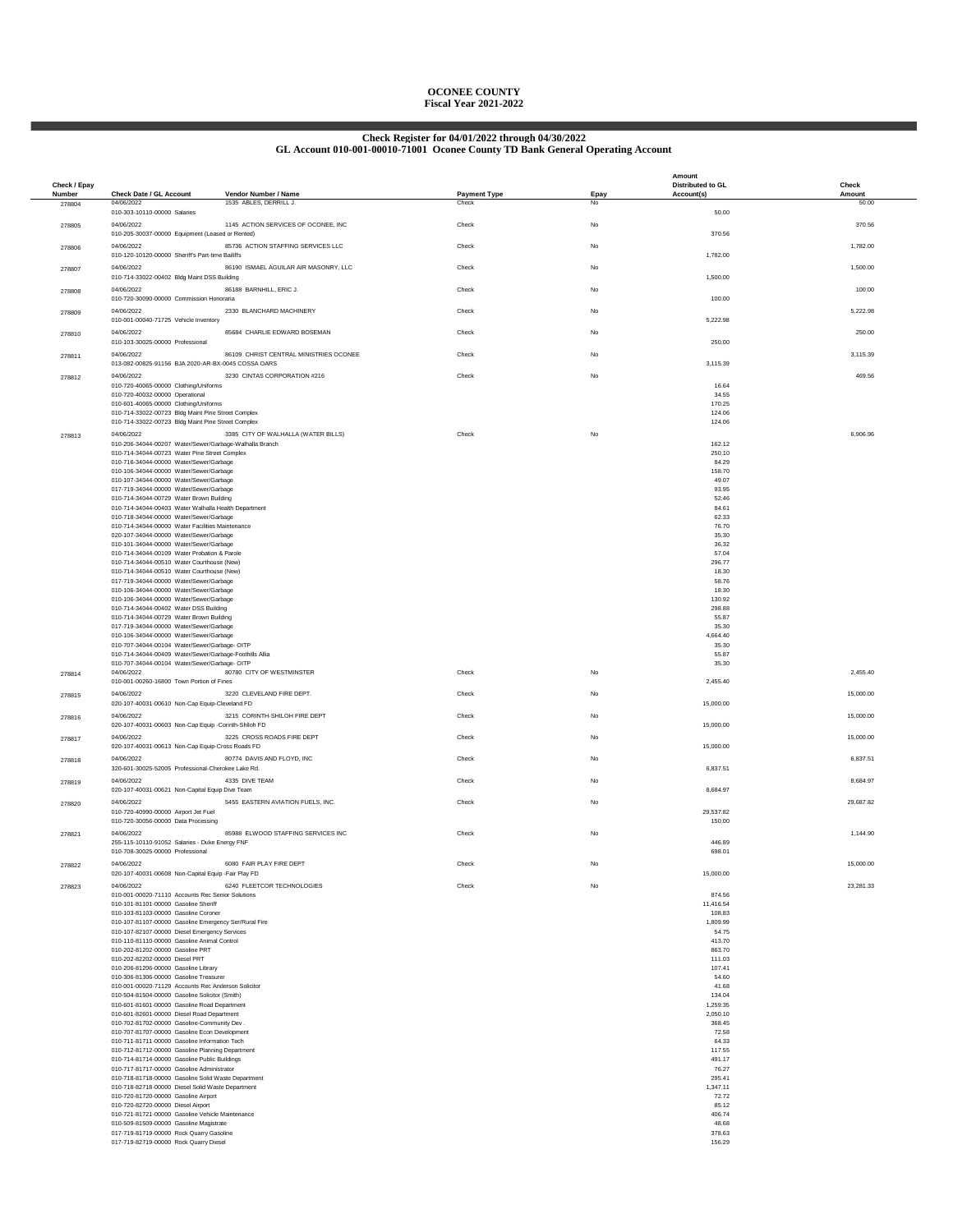| 278824     | 04/06/2022 | 6085 FRIENDSHIP FIRE DEPT<br>020-107-40031-00612 Non-Cap Equip-Friendship FD                               |                                                      | Check | No | 15,000.00              | 15,000.00  |
|------------|------------|------------------------------------------------------------------------------------------------------------|------------------------------------------------------|-------|----|------------------------|------------|
| 278825     | 04/06/2022 | 15245 GHS / OCONEE MEMORIAL HOSPITAL                                                                       |                                                      | Check | No |                        | 9,954.76   |
| **VOIDED** | Void Date: | 04/13/2022<br>013-901-60907-94004 EMS Grant In Aid                                                         |                                                      |       |    | 9.954.76               |            |
| 278826     |            | 04/06/2022<br>020-107-40031-00620 Non-Capital Equipment - Haz-Mat                                          | 8275 HAZ-MAT TEAM                                    | Check | No | 4,497.50               | 4,497.50   |
| 278827     |            | 04/06/2022<br>020-107-40031-00618 Non-Cap Equip-Holly Springs FD                                           | 85352 HOLLY SPRINGS FIRE DEPT.                       | Check | No | 15,000.00              | 15,000.00  |
| 278828     |            | 04/06/2022<br>010-601-30084-00000 School/Seminar/Training/Mtg                                              | 36315 HOPKINS, TIMOTHY                               | Check | No | 12.00                  | 12.00      |
| 278829     |            | 04/06/2022                                                                                                 | 86110 INTRADO LIFE & SAFETY SOLUTIONS CORPORAT Check |       | No |                        | 104,953.48 |
|            |            | 225-104-30024-19050 Equipment Maint.-State Wireless<br>225-104-30024-19050 Equipment Maint.-State Wireless |                                                      |       |    | 78,059.37<br>26,894.11 |            |
| 278830     |            | 04/06/2022<br>020-107-40031-00611 Non-Cap Equip-Keowee Ebenezer FD                                         | 11035 KEOWEE EBENEZER FIRE DEPT                      | Check | No | 14,300.00              | 14,300.00  |
| 278831     |            | 04/06/2022<br>020-107-40031-00617 Non-Cap Equip-Keowee FD                                                  | 11525 KEOWEE FIRE DEPARTMENT                         | Check | No | 15,000.00              | 15,000.00  |
| 278832     |            | 04/06/2022                                                                                                 | 84045 KEOWEE RESCUE SQUAD (22)                       | Check | No |                        | 7,300.00   |
| 278833     |            | 020-107-40031-00623 Non-Capital Equip Keowee RS<br>04/06/2022                                              | 83647 LASER PRINT PLUS, INC.                         | Check | No | 7,300.00               | 8,864.50   |
|            |            | 010-306-40032-00000 Operational<br>010-306-40033-00000 Postage                                             |                                                      |       |    | 0.00<br>8,000.00       |            |
|            |            | 010-306-40032-00000 Operational<br>010-306-40033-00000 Postage                                             |                                                      |       |    | 174.44<br>0.00         |            |
| 278834     |            | 010-302-40032-00000 Operational<br>04/06/2022                                                              | 13005 LINDER INDUSTRIAL MACHINERY COMPANY            | Check | No | 690.06                 | 16,048.40  |
| 278835     |            | 010-718-30037-00000 Equipment (Leased or Rented)<br>04/06/2022                                             | 12000 LINDSAY OIL CO                                 | Check | No | 16,048.40              | 9,677.42   |
|            |            | 010-001-00040-71721 Diesel Inventory Off Road<br>010-001-00040-71700 Gasoline Inventory                    |                                                      |       |    | 9,677.42<br>0.00       |            |
| 278836     |            | 04/06/2022                                                                                                 | 12065 LONG CREEK FIRE DEPT                           | Check | No |                        | 15,000.00  |
| 278837     |            | 020-107-40031-00609 Non-Cap Equip-Long Creek FD<br>04/06/2022                                              | 84820 MIDWEST TAPE, LLC                              | Check | No | 15,000.00              | 538.20     |
|            |            | 240-206-40113-00255 Audio Visual<br>240-206-40113-00255 Audio Visual                                       |                                                      |       |    | 399.56<br>93.67        |            |
|            |            | 240-206-40113-00255 Audio Visual<br>240-206-40113-00255 Audio Visual                                       |                                                      |       |    | 14.98<br>29.99         |            |
| 278838     |            | 04/06/2022<br>020-107-40031-00604 Non-Cap Equip -Mountain Rest FD                                          | 13190 MOUNTAIN REST FIRE DEPARTMENT                  | Check | No | 15,000.00              | 15,000.00  |
| 278839     |            | 04/06/2022                                                                                                 | 13210 MOUNTAIN REST RESCUE SQUAD                     | Check | No |                        | 7,500.00   |
| 278840     |            | 020-107-40031-00624 Non-Capital Equip Mountain Rest RS<br>04/06/2022                                       | 82210 NOWELL, GREGORIE W                             | Check | No | 7,500.00               | 424.70     |
|            |            | 010-306-30018-00000 Travel<br>010-306-30084-00000 School/Seminar/Training/Mtg                              |                                                      |       |    | 331.70<br>85.00        |            |
| 278841     |            | 010-306-30018-00000 Travel<br>04/06/2022                                                                   | 15165 OAKWAY FIRE DEPT.                              | Check | No | 8.00                   | 15,000.00  |
| 278842     |            | 020-107-40031-00601 Non-Cap Equip -Oakway FD<br>04/06/2022                                                 | 15240 OAKWAY RESCUE SQUAD                            | Check | No | 15,000.00              | 7,500.00   |
|            |            | 020-107-40031-00625 Non-Capital Equip Oakway RS                                                            |                                                      |       |    | 7,500.00               |            |
| 278843     |            | 04/06/2022<br>010-709-30068-00717 Advertising - Administrator                                              | 15425 OCONEE COUNTY HUMANE SOCIETY                   | Check | No | 5,000.00               | 5,000.00   |
| 278844     |            | 04/06/2022<br>010-709-30068-00502 Advertising - Probate Judge                                              | 15015 OCONEE PUBLISHING INC.                         | Check | No | 5,838.00               | 7,089.00   |
| 278845     |            | 010-709-30068-00502 Advertising - Probate Judge<br>04/06/2022                                              | 82186 OGLETREE, DEAKINS, NASH, SMOAK & STEWART Check |       | No | 1,251.00               | 232.00     |
|            |            | 010-741-30025-00000 Professional Legal Counsel                                                             |                                                      |       |    | 232.00                 |            |
| 278846     |            | 04/06/2022<br>010-718-33022-00000 Maintenance Buildings/Grounds                                            | 15355 O'KELLEY HEATING & AIR                         | Check | No | 55.00                  | 55.00      |
| 278847     |            | 04/06/2022<br>010-711-30041-00000 Telecommunications                                                       | 80923 ONETONE TELECOM, INC                           | Check | No | 5,850.00               | 5,850.00   |
| 278848     |            | 04/06/2022<br>010-205-30025-00000 PROFESSIONAL                                                             | 84696 PHILLIPS STAFFING                              | Check | No | 662.70                 | 662.70     |
| 278849     |            | 04/06/2022<br>020-107-40031-00614 Non-Cap Equip-Pickett Post FD                                            | 16140 PICKETT POST-CAMP OAK F D                      | Check | No | 12.000.00              | 12,000.00  |
| 278850     |            | 04/06/2022                                                                                                 | 81922 PLAYGROUND SAFETY SERVICES, INC.               | Check | No |                        | 2,100.00   |
| 278851     |            | 33-00000 LAT -Grants to Agencies<br>235.200.900<br>04/06/2022                                              | 17050 QUALITY COFFEE SERVICE                         | Check | No | 2,100.00               | 84.80      |
| 278852     |            | 010-720-40034-00000 Food<br>04/06/2022                                                                     | 86189 ROK BROTHERS INC                               | Check | No | 84.80                  | 2,027.32   |
|            |            | 020-107-40031-00000 Non-Capital Equipment<br>020-107-40031-00000 Non-Capital Equipment                     |                                                      |       |    | 333.02<br>1,694.30     |            |
| 278853     |            | 04/06/2022<br>020-107-40031-00626 Non-Capital Equip Salem RS                                               | 19215 SALEM RESCUE SQUAD                             | Check | No | 7,500.00               | 7,500.00   |
| 278854     |            | 04/06/2022                                                                                                 | 19465 SC CORONER'S ASSOC                             | Check | No |                        | 325.00     |
| 278855     |            | 010-103-30084-00000 School/Seminar/Training/Mtg<br>04/06/2022                                              | 19430 SC DEPT OF NATURAL RESOURCES                   | Check | No | 325.00                 | 2,600.00   |
| 278856     |            | 010-001-00065-16210 Watercraft - DNR Fee<br>04/06/2022                                                     | 19430 SC DEPT OF NATURAL RESOURCES                   | Check | No | 2,600.00               | 436.07     |
|            |            | 010-001-00250-16700 Wildlife Fines                                                                         |                                                      |       |    | 436.07                 |            |
| 278857     |            | 04/06/2022<br>010-001-00065-16200 SC Department of Motor Vehicle Fee                                       | 19585 SC DIVISION OF MOTOR VEHICLES (DMV FEES)       | Check | No | 49,435.82              | 49,435.82  |
| 278858     |            | 04/06/2022<br>010-101-30025-00000 Professional                                                             | 19390 SECRETARY OF STATE                             | Check | No | 25.00                  | 50.00      |
| 278859     |            | 010-101-30025-00000 Professional<br>04/06/2022                                                             | 19785 SENECA RESCUE SQUAD                            | Check | No | 25.00                  | 6,523.00   |
|            |            | 020-107-40031-00627 Non-Capital Equip Seneca RS                                                            |                                                      |       |    | 6,523.00               |            |
| 278860     |            | 04/06/2022<br>020-107-40031-00615 Non-Cap Equip-South Union FD                                             | 19330 SOUTH UNION FIRE DEPT.                         | Check | No | 15,000.00              | 15,000.00  |
| 278861     |            | 04/06/2022<br>020-107-40031-00622 Non-Capital Equip Special Rescue Te                                      | 19980 SPECIAL RESCUE TEAM                            | Check | No | 9,075.00               | 9,075.00   |
| 278862     |            | 04/06/2022<br>010-502-30025-00000 Professional                                                             | 83088 CBS PERSONNEL SERVICES, LLC                    | Check | No | 1,165.58               | 15,454.43  |
|            |            | 010-502-30025-00000 Professional<br>010-718-30025-00000 Professional                                       |                                                      |       |    | 1,229.54<br>3,261.86   |            |
|            |            | 010-204-30025-00000 PROFESSIONAL                                                                           |                                                      |       |    | 773.51<br>344.50       |            |
|            |            | 235-202-30025-00014 Professional-Interns/Temp Service<br>010-306-30025-00000 Professional                  |                                                      |       |    | 245.63                 |            |
|            |            | 010-206-30025-00000 Professional<br>010-718-30025-00000 Professional                                       |                                                      |       |    | 1,316.75<br>534.60     |            |
|            |            | 010-206-30025-00000 Professional                                                                           |                                                      |       |    | 292.50                 |            |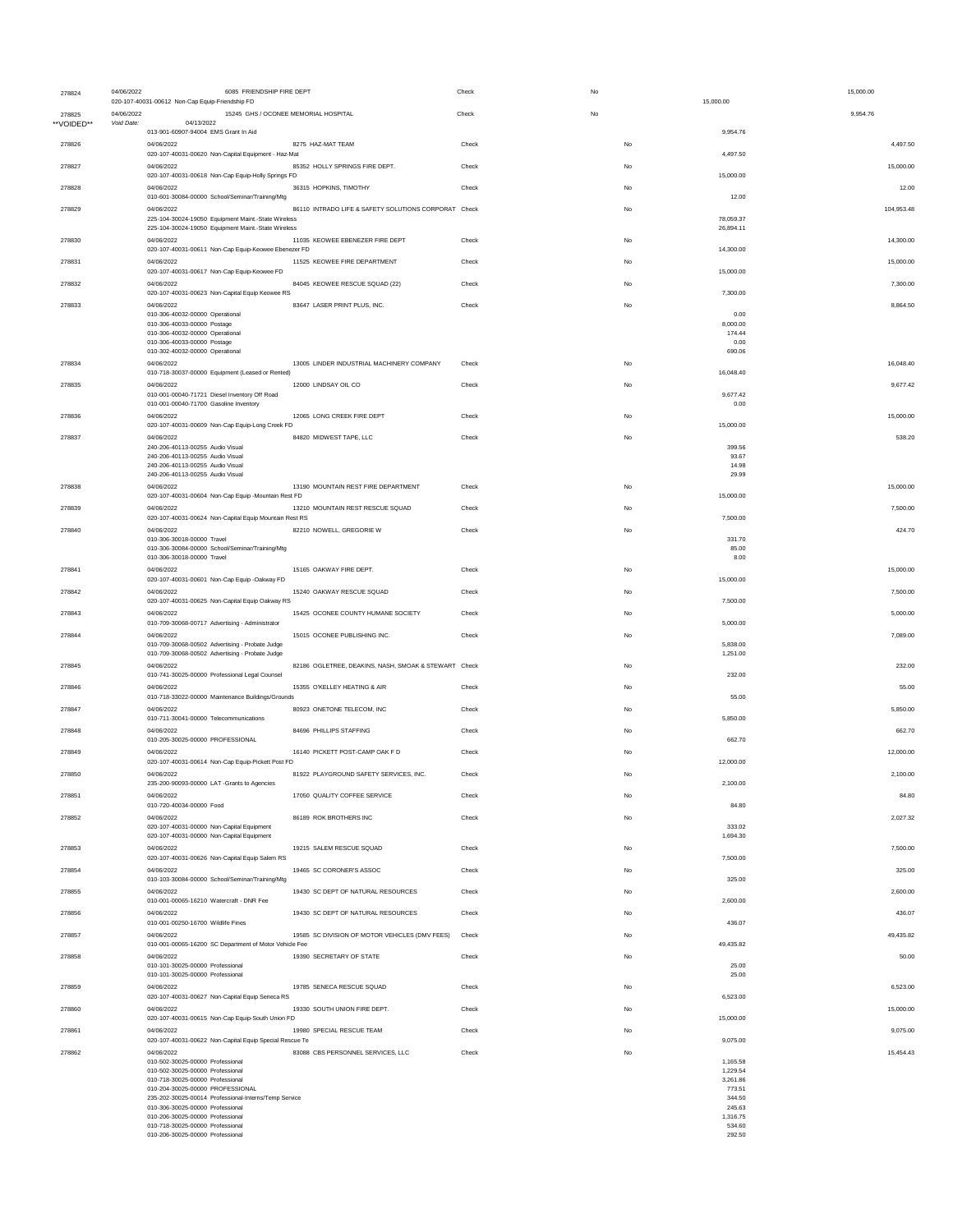|           | 010-206-30025-00000 Professional<br>260-601-30025-00000 Professional                                     |                                         |       |    | 1,296.23<br>628.43   |           |
|-----------|----------------------------------------------------------------------------------------------------------|-----------------------------------------|-------|----|----------------------|-----------|
|           | 010-203-30025-00000 PROFESSIONAL                                                                         |                                         |       |    | 1,121.20             |           |
|           | 010-718-30025-00000 Professional<br>010-718-30025-00000 Professional                                     |                                         |       |    | 2,709.50<br>534.60   |           |
| 278863    | 04/06/2022                                                                                               | 20155 TOTAL COMMUNICATIONS SYSTEM, INC. | Check | No |                      | 31.62     |
|           | 010-709-30041-00000 Telecommunications                                                                   |                                         |       |    | 15.93                |           |
|           | 010-709-30041-00000 Telecommunications                                                                   |                                         |       |    | 6.89                 |           |
|           | 010-709-30041-00000 Telecommunications                                                                   |                                         |       |    | 8.80                 |           |
| 278864    | 04/06/2022<br>010-001-00260-16800 Town Portion of Fines                                                  | 3635 TOWN OF WEST UNION (ALLOCATIONS)   | Check | No | 1,349.10             | 1,349.10  |
| 278865    | 04/06/2022                                                                                               | 20605 TREHEL CORPORATION                | Check | No |                      | 83,450.50 |
|           | 010-509-50850-00034 Cap Bldgs-Westminster Mag Const                                                      |                                         |       |    | 0.00                 |           |
|           | 012-509-50850-00034 Cap Bldgs-Westminster Mag Const                                                      |                                         |       |    | 83,450.50            |           |
| 278866    | 04/06/2022<br>010-106-40034-00000 Food                                                                   | 9428 TRINITY SERVICES GROUP INC         | Check | No | 6,112.27             | 6,112.27  |
| 278867    | 04/06/2022                                                                                               | 80750 UNITED WAY OF OCONEE COUNTY, INC. | Check | No |                      | 58.72     |
|           | 010-001-00090-73918 United Way Employee Contributions                                                    |                                         |       |    | 58.72                |           |
| 278868    | 04/06/2022                                                                                               | 20110 UPSTATE JUDICIAL ASSOCIATION      | Check | No |                      | 30.00     |
|           | 010-509-30080-00000 Dues Organizations                                                                   |                                         |       |    | 30.00                |           |
| 278869    | 04/06/2022<br>010-101-30025-00000 Professional                                                           | 23640 WALHALLA POLICE DEPARTMENT        | Check | No | 10,161.38            | 10,161.38 |
| 278870    | 04/06/2022                                                                                               | 18255 WESTMINSTER RESCUE SQUAD          | Check | No |                      | 7.500.00  |
|           | 020-107-40031-00629 Non-Capital Equip Westminster RS                                                     |                                         |       |    | 7,500.00             |           |
| 278871    | 04/06/2022                                                                                               | 23210 WEST UNION FIRE DEPT.             | Check | No |                      | 15,000.00 |
|           | 020-107-40031-00616 Non-Cap Equip-West Union FD                                                          |                                         |       |    | 15,000.00            |           |
| 278872    | 04/14/2022<br>010-001-00090-73921 AFLAC Cancer Policy                                                    | 81836 AFLAC INSURANCE                   | Check | No | 4,658.04             | 12,107.86 |
|           | 010-001-00090-73919 AFLAC Accident                                                                       |                                         |       |    | 7,449.82             |           |
| 278873    | 04/14/2022                                                                                               | 85012 AT&T                              | Check | No |                      | 1,261.20  |
|           | 225-104-30056-19070 Data Processing-SC BCB                                                               |                                         |       |    | 890.12               |           |
|           | 225-104-30056-19070 Data Processing-SC BCB                                                               |                                         |       |    | 371.08               |           |
| 278874    | 04/14/2022<br>017-719-30024-00000 Maintenance on Equipment                                               | 84751 BATEY & SANDERS, INC.             | Check | No | 2.624.70             | 2.624.70  |
| 278875    | 04/14/2022                                                                                               | 86174 BEST CONSTRUCTION LLC             | Check | No |                      | 8,325.00  |
|           | 235-204-33022-00189 Maint Bldgs/Grnds-Rec Bldg Renov                                                     |                                         |       |    | 8,325.00             |           |
| 278876    | 04/14/2022                                                                                               | 81170 BLOSSMAN GAS, INC (WALHALLA)      | Check | No |                      | 115.00    |
|           | 010-205-34042-00000 Gas & Fuel Oil                                                                       |                                         |       |    | 115.00               |           |
| 278877    | 04/14/2022<br>010-107-30084-00000 School/Seminar/Training/Mtg                                            | 85617 BROWN KATIE                       | Check | No | 120.00               | 320.60    |
|           | 010-107-30084-00000 School/Seminar/Training/Mtg                                                          |                                         |       |    | 200.60               |           |
| 278878    | 04/14/2022                                                                                               | 86028 BURR. KRISTIE                     | Check | No |                      | 52.00     |
|           | 010-715-30084-00000 School/Seminar/Training/Mtg                                                          |                                         |       |    | 52.00                |           |
| 278879    | 04/14/2022                                                                                               | 2315 BYRD MCLELLAN                      | Check | No |                      | 2.464.00  |
|           | 010-709-30066-00000 INSURANCE/BONDS                                                                      |                                         |       |    | 2,464.00             |           |
| 278880    | 04/14/2022<br>010-601-30084-00000 School/Seminar/Training/Mtg                                            | 83757 CARVER, KEITH                     | Check | No | 12.00                | 24.00     |
|           | 010-601-30084-00000 School/Seminar/Training/Mtg                                                          |                                         |       |    | 12.00                |           |
| 278881    | 04/14/2022                                                                                               | 7050 CENGAGE LEARNING INC.              | Check | No |                      | 25.59     |
|           |                                                                                                          |                                         |       |    |                      |           |
|           | 010-206-40101-00000 Books                                                                                |                                         |       |    | 25.59                |           |
| 278882    | 04/14/2022                                                                                               | 3230 CINTAS CORPORATION #216            | Check | No |                      | 592.29    |
|           | 010-721-40065-00000 Clothing/Uniforms                                                                    |                                         |       |    | 85.66<br>159.83      |           |
|           | 010-601-40065-00000 Clothing/Uniforms<br>010-721-40065-00000 Clothing/Uniforms                           |                                         |       |    | 85.66                |           |
|           | 017-719-40065-00000 Clothing/Uniforms                                                                    |                                         |       |    | 110.09               |           |
|           | 017-719-40065-00000 Clothing/Uniforms                                                                    |                                         |       |    | 151.05               |           |
| 278883    | 04/14/2022<br>010-710-30062-00000 Medical                                                                | 9878 CINTAS CORPORTATION NO. 2          | Check | No | 64.66                | 64.66     |
| 278884    | 04/14/2022                                                                                               | 3380 CITY OF SENECA (TOWN TAXES)        | Check | No |                      | 26.70     |
| "VOIDED"* | Void Date: 04/18/2022                                                                                    |                                         |       |    |                      |           |
|           | 010-509-34044-00000 Water/Sewer/Garbage                                                                  |                                         |       |    | 26.70                |           |
| 278885    | 04/14/2022                                                                                               | 80967 COOK AND BOARDMAN, INC OF SC      | Check | No |                      | 4,671.12  |
|           | 010-205-33022-00000 Maintenance Building/Grounds<br>010-714-33022-00000 Bldg Maint Bldg Facilities Maint |                                         |       |    | 1,000.00<br>3,671.12 |           |
| 278886    | 04/14/2022                                                                                               | 3010 COTT SYSTEMS, INC.                 | Check | No |                      | 732.43    |
|           | 010-735-30056-00000 Data Processing                                                                      |                                         |       |    | 732.43               |           |
| 278887    | 04/14/2022                                                                                               | 85289 DIXIE BELLE DISTRIBUTING, INC     | Check | No |                      | 879.60    |
|           | 010-204-40832-00000 Concessions<br>010-205-40832-00000 Concessions                                       |                                         |       |    | 427.56<br>452.04     |           |
| 278888    | 04/14/2022                                                                                               | 4020 DUKE ENERGY CAROLINAS LLC          | Check | No |                      | 32,730.11 |
|           | 010-204-34043-00000 Electricity                                                                          |                                         |       |    | 150.20               |           |
|           | 010-204-34043-00000 Electricity                                                                          |                                         |       |    | 538.90               |           |
|           | 010-204-34043-00000 Electricity<br>010-714-34043-00402 Electricity DSS Building                          |                                         |       |    | 486.34<br>2.822.60   |           |
|           | 010-106-34043-00000 Electricity                                                                          |                                         |       |    | 1.995.43             |           |
|           | 010-714-34043-00109 Electricity Probation & Parole<br>010-716-34043-00000 Electricity                    |                                         |       |    | 264.82<br>284.39     |           |
|           | 010-714-34043-00723 Electricity Pine Street Complex                                                      |                                         |       |    | 683.44               |           |
|           | 010-714-34043-00723 Electricity Pine Street Complex                                                      |                                         |       |    | 1,792.21             |           |
|           | 010-714-34043-00729 Electricity Brown Building<br>010-106-34043-00000 Electricity                        |                                         |       |    | 359.30<br>4,867.48   |           |
|           | 010-106-34043-00000 Electricity                                                                          |                                         |       |    | 105.55               |           |
|           | 010-204-34043-00000 Electricity                                                                          |                                         |       |    | 198.25<br>329.47     |           |
|           | 010-204-34043-00000 Electricity<br>010-204-34043-00000 Electricity                                       |                                         |       |    | 344.54               |           |
|           | 010-714-34043-00510 Electricity Courthouse (New)                                                         |                                         |       |    | 10.86                |           |
|           | 010-714-34043-00723 Electricity Pine Street Complex<br>010-106-34043-00000 Electricity                   |                                         |       |    | 192.23<br>400.85     |           |
|           | 010-714-34043-00723 Electricity Pine Street Complex                                                      |                                         |       |    | 134.07               |           |
|           | 010-714-34043-00510 Electricity Courthouse (New)                                                         |                                         |       |    | 4,904.39             |           |
|           | 010-206-34043-00207 Electricity - Walhalla Branch<br>010-107-34043-00000 Electricity                     |                                         |       |    | 1,096.92<br>101.76   |           |
|           | 010-714-34043-00000 Electricity Building Maint Bldg                                                      |                                         |       |    | 21.26                |           |
|           | 010-106-34043-00000 Electricity<br>010-714-34043-00403 Electricity Walhall Health Depart                 |                                         |       |    | 5,658.79<br>1,992.63 |           |
|           | 010-714-34043-00729 Electricity Brown Building                                                           |                                         |       |    | 573.54               |           |
|           | 010-714-34043-00510 Electricity Courthouse (New)<br>010-714-34043-00409 Electricity-Foothills Alliance   |                                         |       |    | 20.24<br>50.22       |           |
|           | 010-204-34043-00000 Electricity                                                                          |                                         |       |    | 188.58               |           |
|           | 010-204-34043-00000 Electricity                                                                          |                                         |       |    | 242.37               |           |
|           | 010-204-34043-00000 Electricity<br>010-204-34043-00000 Electricity                                       |                                         |       |    | 148.79<br>314.42     |           |
|           | 010-204-34043-00000 Electricity                                                                          |                                         |       |    | 201.59               |           |
|           | 010-204-34043-00000 Electricity                                                                          |                                         |       |    | 315.77               |           |
|           | 010-509-34043-00000 Electricity<br>010-204-34043-00000 Electricity                                       |                                         |       |    | 229.20<br>473.98     |           |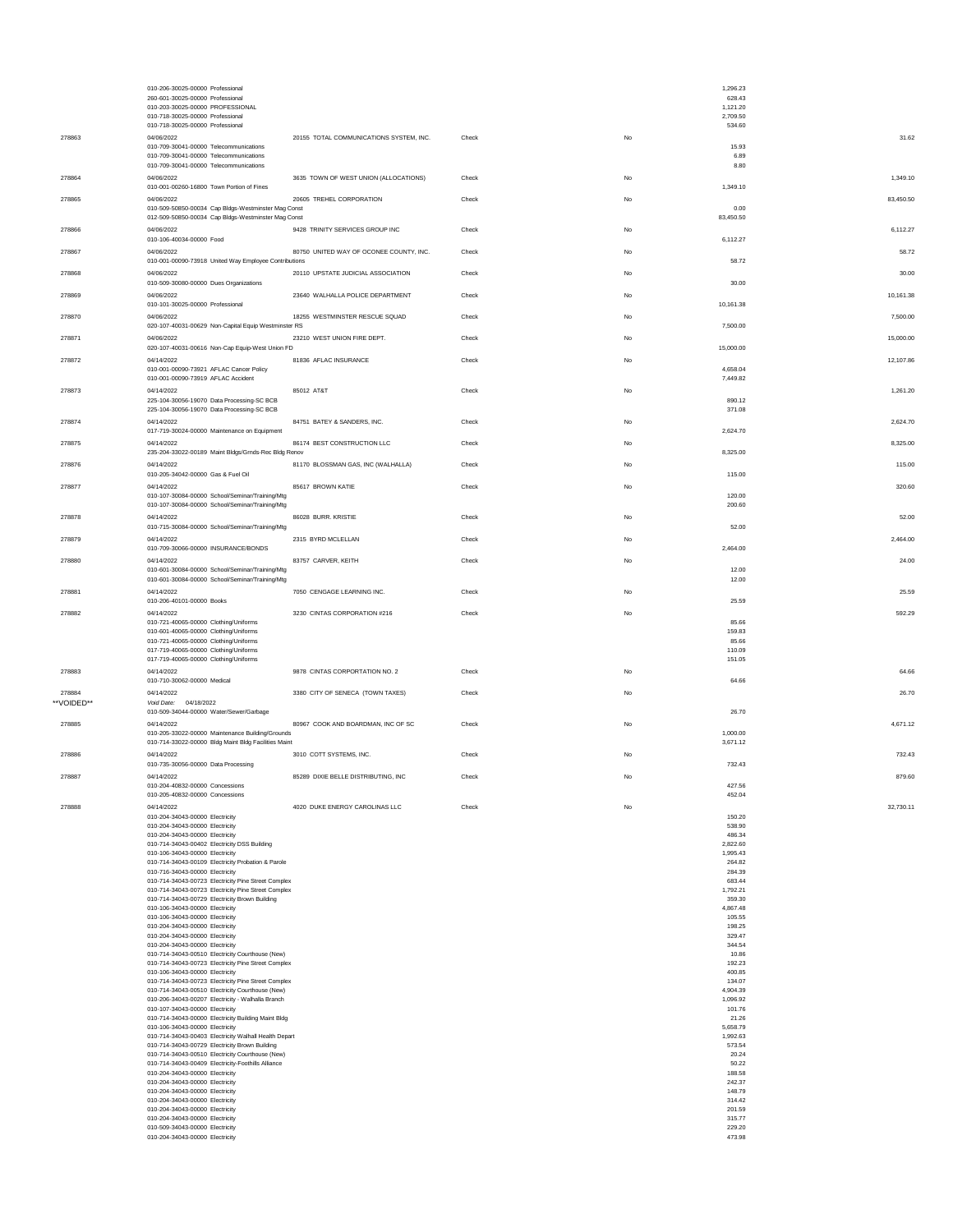|        | 010-204-34043-00000 Electricity<br>010-204-34043-00000 Electricity                                                 |                                                      |       | 117.11<br>117.62     |           |
|--------|--------------------------------------------------------------------------------------------------------------------|------------------------------------------------------|-------|----------------------|-----------|
| 278889 | 04/14/2022                                                                                                         | 86194 EARLE, CHRISTINA                               | Check | No                   | 441.47    |
| 278890 | 010-104-10110-00000 Salaries<br>04/14/2022                                                                         | 5455 EASTERN AVIATION FUELS, INC.                    | Check | 441.47<br>No         | 32,858.33 |
|        | 010-720-40990-00000 Airport Jet Fuel                                                                               |                                                      |       | 32,858.33            |           |
| 278891 | 04/14/2022<br>255-115-10110-91052 Salaries - Duke Energy FNF                                                       | 85988 ELWOOD STAFFING SERVICES INC                   | Check | No<br>466.32         | 1,155.26  |
|        | 010-708-30025-00000 Professional                                                                                   |                                                      |       | 688.94               |           |
| 278892 | 04/14/2022<br>010-001-00020-71110 Accounts Rec Senior Solutions                                                    | 6240 FLEETCOR TECHNOLOGIES                           | Check | No<br>1.096.68       | 21,834.24 |
|        | 010-101-81101-00000 Gasoline Sheriff<br>010-101-82101-00000 Diesel Sheriff                                         |                                                      |       | 10,565.63<br>110.04  |           |
|        | 010-103-81103-00000 Gasoline Coroner<br>010-107-81107-00000 Gasoline Emergency Ser/Rural Fire                      |                                                      |       | 99.12                |           |
|        | 010-107-82107-00000 Diesel Emergency Services                                                                      |                                                      |       | 1,640.12<br>331.33   |           |
|        | 010-110-81110-00000 Gasoline Animal Control<br>010-202-81202-00000 Gasoline PRT                                    |                                                      |       | 316.90<br>385.74     |           |
|        | 010-206-81206-00000 Gasoline Library<br>010-301-81301-00000 Gasoline Assessor                                      |                                                      |       | 49.62<br>41.45       |           |
|        | 010-001-00020-71129 Accounts Rec Anderson Solicitor<br>010-504-81504-00000 Gasoline Solicitor (Smith)              |                                                      |       | 143.66<br>68.43      |           |
|        | 010-601-81601-00000 Gasoline Road Department<br>010-601-82601-00000 Diesel Road Department                         |                                                      |       | 961.32<br>1.851.89   |           |
|        | 010-702-81702-00000 Gasoline-Community Dev.                                                                        |                                                      |       | 304.19               |           |
|        | 010-711-81711-00000 Gasoline Information Tech<br>010-712-81712-00000 Gasoline Planning Department                  |                                                      |       | 72.83<br>83.98       |           |
|        | 010-714-81714-00000 Gasoline Public Buildings<br>010-717-81717-00000 Gasoline Administrator                        |                                                      |       | 673.42<br>39.11      |           |
|        | 010-718-81718-00000 Gasoline Solid Waste Department<br>010-718-82718-00000 Diesel Solid Waste Department           |                                                      |       | 73.14<br>1,709.21    |           |
|        | 010-720-81720-00000 Gasoline Airport<br>010-721-81721-00000 Gasoline Vehicle Maintenance                           |                                                      |       | 72.06<br>319.51      |           |
|        | 010-509-81509-00000 Gasoline Magistrate<br>017-719-81719-00000 Rock Quarry Gasoline                                |                                                      |       | 41.88<br>656.13      |           |
|        | 017-719-82719-00000 Rock Quarry Diesel                                                                             |                                                      |       | 126.85               |           |
| 278893 | 04/14/2022<br>320-601-30885-00000 Maintenance/Repair Bridge/Culvert                                                | 80310 GOSSETT CONCRETE PIPE COMPANY, INC.            | Check | No<br>466.40         | 466.40    |
| 278894 | 04/14/2022                                                                                                         | 84000 HARFORD W CAPPS                                | Check | No                   | 292.92    |
| 278895 | 010-735-30056-00000 Data Processing<br>04/14/2022                                                                  | 81015 HARTS COVE HOME OWNER'S ASSOCIATION            | Check | 292.92<br>No         | 272.77    |
|        | 010-001-00020-71428 Tax Collector Reserve Account                                                                  |                                                      |       | 272.77               |           |
| 278896 | 04/14/2022<br>010-106-33022-00000 Maintenance Buildings/Grounds                                                    | 8405 HOBART SALES AND SERVICE                        | Check | No<br>809.51         | 809.51    |
| 278897 | 04/14/2022<br>010-709-30066-00000 INSURANCE/BONDS                                                                  | 9235 STATE FISCAL ACCOUNTABILITY AUTHORITY           | Check | No<br>174.82         | 174.82    |
| 278898 | 04/14/2022                                                                                                         | 80037 JAMES LAND                                     | Check | No                   | 80.00     |
| 278899 | 010-080-00805-00204 CS South Cove Park<br>04/14/2022                                                               | 80796 JOHN & MARY DILONNO                            | Check | 80.00<br>No          | 125.26    |
|        | 010-709-30066-00000 INSURANCE/BONDS                                                                                |                                                      |       | 125.26               |           |
| 278900 | 04/14/2022<br>010-509-30026-00000 Court Expense                                                                    | 80566 JUDGE BLAKE NORTON (JURY EXPENSE)              | Check | No<br>41.29          | 41.29     |
| 278901 | 04/14/2022<br>010-721-40027-00000 Safety Equipment                                                                 | 86029 KELLEY, KEVIN                                  | Check | No<br>175.00         | 175.00    |
| 278902 | 04/14/2022                                                                                                         | 11055 KING ASPHALT, INC.                             | Check | No                   | 147.60    |
| 278903 | 260-601-40032-00000 Operational<br>04/14/2022                                                                      | 1245 LANGUAGE LINE SERVICES                          | Check | 147.60<br>No         | 248.53    |
| 278904 | 225-104-30041-19070 Telecommunications-SC BCB<br>04/14/2022                                                        | 12305 LARK & ASSOCIATES POLYGRAPH SERVICES, IN Check |       | 248.53<br>No         | 125.00    |
|        | 010-101-30025-00000 Professional                                                                                   |                                                      |       | 125.00               |           |
| 278905 | 04/14/2022<br>010-106-30084-00000 School/Seminar/Training/Mtg                                                      | 85964 LEXIPOL PRAETORIAN DIGITAL                     | Check | No<br>3,744.00       | 3,744.00  |
| 278906 | 04/14/2022<br>010-718-30037-00000 Equipment (Leased or Rented)                                                     | 13005 LINDER INDUSTRIAL MACHINERY COMPANY            | Check | No<br>16,048.40      | 16,048.40 |
| 278907 | 04/14/2022                                                                                                         | 12000 LINDSAY OIL CO                                 | Check | No                   | 24,780.40 |
|        | 017-001-00040-71719 Rock Quarry Off Road Diesel<br>017-001-00040-71719 Rock Quarry Off Road Diesel                 |                                                      |       | 6,596.39<br>7.977.45 |           |
|        | 017-001-00040-71719 Rock Quarry Off Road Diesel<br>017-719-30024-00000 Maintenance on Equipment                    |                                                      |       | 9,480.16<br>726.40   |           |
| 278908 | 04/14/2022                                                                                                         | 84547 LOGAN & JOLLY, LLP                             | Check | No                   | 1,204.53  |
| 278909 | 010-741-30025-00000 Professional Legal Counsel<br>04/14/2022                                                       | 84820 MIDWEST TAPE, LLC                              | Check | 1,204.53<br>No       | 1,436.46  |
|        | 240-206-40113-00255 Audio Visual<br>010-206-40101-00000 Books                                                      |                                                      |       | 223.35<br>64.98      |           |
|        | 010-206-40101-00000 Books<br>010-206-40101-00000 Books                                                             |                                                      |       | 74.98<br>382.43      |           |
|        | 010-206-40101-00000 Books                                                                                          |                                                      |       | 24.99                |           |
|        | 240-206-40113-00255 Audio Visual<br>240-206-40113-00255 Audio Visual                                               |                                                      |       | 69.72<br>14.98       |           |
|        | 010-206-40101-00000 Books<br>010-206-40101-00000 Books                                                             |                                                      |       | 303.93<br>277.10     |           |
| 278910 | 04/14/2022<br>010-706-30071-00000 Rent                                                                             | 13100 MILEY & MACAULAY, BLDG. FUND                   | Check | No<br>950.00         | 950.00    |
| 278911 | 04/14/2022                                                                                                         | 13235 MOTOROLA SOLUTIONS, INC.                       | Check | No                   | 374.45    |
|        | 010-107-30041-00000 Telephone<br>010-104-30024-00000 Maintenance on Equipment                                      |                                                      |       | 212.32<br>162.13     |           |
| 278912 | 04/14/2022<br>010-107-30062-00000 Medical                                                                          | 82016 NORTH GREENVILLE FITNESS                       | Check | No<br>3,740.00       | 3,740.00  |
| 278913 | 04/14/2022                                                                                                         | 15425 OCONEE COUNTY HUMANE SOCIETY                   | Check | No                   | 508.98    |
| 278914 | 010-110-40032-00000 Operational<br>04/14/2022                                                                      | 15335 OCONEE JOINT REGIONAL SEWER AUTHORITY          | Check | 508.98<br>No         | 18,782.27 |
|        | 315-707-30025-00280 Professional-Exit 4 Sewer Basir                                                                |                                                      |       | 3,810.73             |           |
|        | 315-707-95101-00312 OJRSA -Fair Play Sewer Contribution<br>315-707-95101-00312 OJRSA -Fair Play Sewer Contribution |                                                      |       | 6,011.68<br>3,600.00 |           |
| 278915 | 315-707-95101-00311 OJRSA -Fair Play Sewer Ops/Maint<br>04/14/2022                                                 | 15015 OCONEE PUBLISHING INC.                         | Check | 5,359.86<br>No       | 50.00     |
|        | 010-709-30068-00202 Advertising - PRT                                                                              |                                                      |       | 50.00                |           |
| 278916 | 04/14/2022<br>020-107-30024-00000 Maintenance on Equipment                                                         | 15275 OCONEE WELDING SUPPLY, INC.                    | Check | No<br>26.71          | 26.71     |
| 278917 | 04/14/2022<br>010-001-00040-71725 Vehicle Inventory                                                                | 81049 OLD STONE TRACTOR INC.                         | Check | No<br>3.368.43       | 3,368.43  |
| 278918 | 04/14/2022                                                                                                         | 16335 PET DAIRY                                      | Check | No                   | 393.09    |
| 278919 | 010-203-40832-00000 Concessions<br>04/14/2022                                                                      | 85664 PRISMA HEALTH - UPSTATE                        | Check | 393.09<br>No         | 1,760.00  |
|        |                                                                                                                    |                                                      |       |                      |           |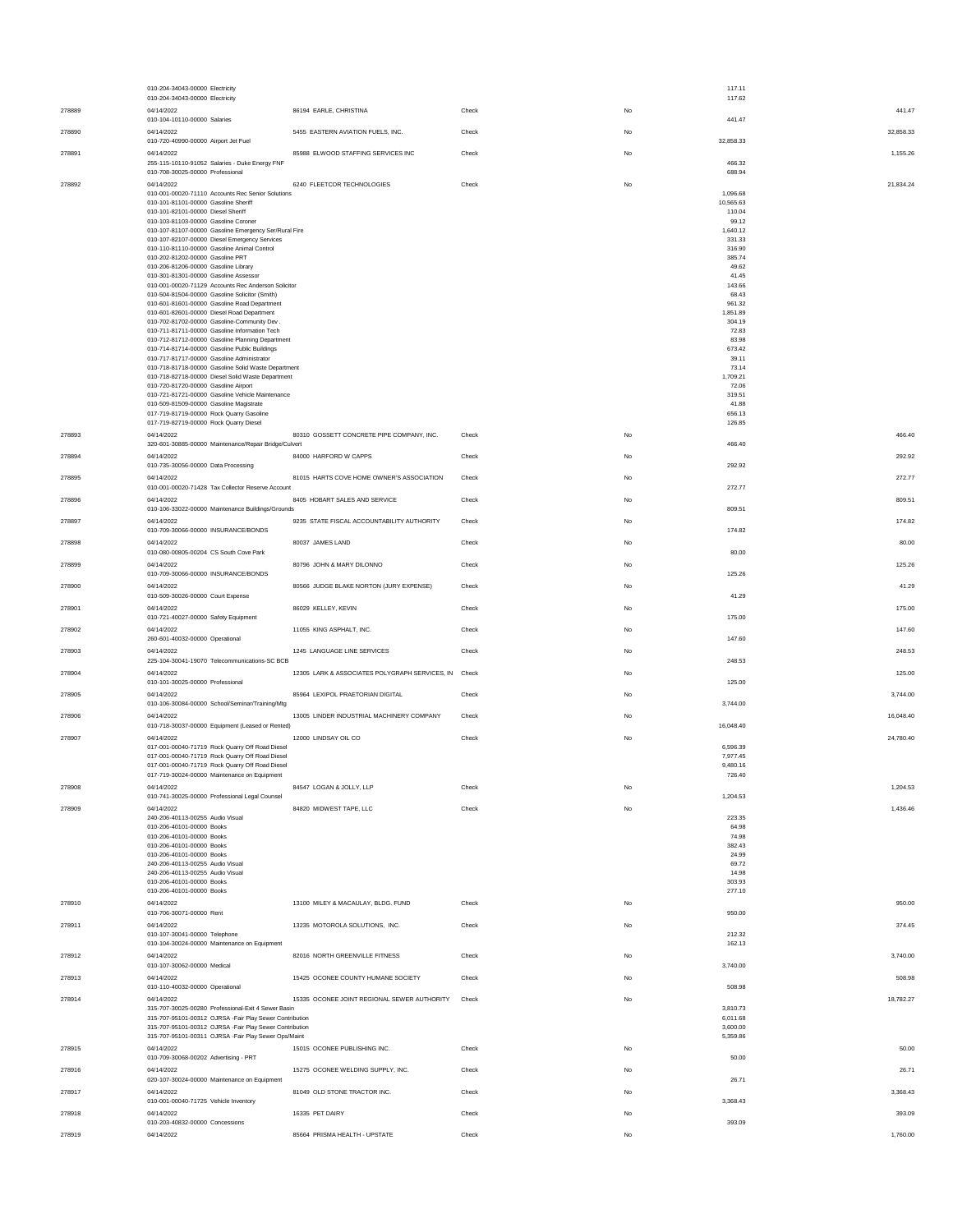|        | 010-001-00090-73928 PAI Health Plan Withholding                                                            |                                                      |       | 1,760.00               |            |
|--------|------------------------------------------------------------------------------------------------------------|------------------------------------------------------|-------|------------------------|------------|
| 278920 | 04/14/2022                                                                                                 | 86197 PRISMA HEALTH AMBULANCE SERVICE                | Check | No                     | 9,954.76   |
| 278921 | 013-901-60907-94004 EMS Grant In Aid<br>04/14/2022                                                         | 81256 QUALITY VIP CLEANERS                           | Check | 9,954.76<br>No         | 103.68     |
|        | 010-101-40065-00000 Clothing/Uniforms                                                                      |                                                      |       | 103.68                 |            |
| 278922 | 04/14/2022                                                                                                 | 9989 QUICK NORTH CAROLINA INC.                       | Check | No                     | 67.932.00  |
|        | 017-719-30039-00000 Blasting - Professional Service<br>017-719-30039-00000 Blasting - Professional Service |                                                      |       | 25,581.60<br>22,032.00 |            |
|        | 017-719-30039-00000 Blasting - Professional Service                                                        |                                                      |       | 20,318.40              |            |
| 278923 | 04/14/2022                                                                                                 | 85306 RCI OF SC INC                                  | Check | No                     | 1,819.40   |
|        | 010-702-30025-00000 Professional                                                                           |                                                      |       | 1,819.40               |            |
| 278924 | 04/14/2022<br>010-001-00020-71428 Tax Collector Reserve Account                                            | 81015 ROCKET MORTGAGE                                | Check | No<br>166.18           | 166.18     |
| 278925 | 04/14/2022                                                                                                 | 85275 R&T PARTS INC. SENECA                          | Check | No                     | 7,324.47   |
|        | 017-719-80719-00000 Rock Quarry Vehicle Maintenance                                                        |                                                      |       | 59.88                  |            |
|        | 017-719-80719-00000 Rock Quarry Vehicle Maintenance<br>017-719-80719-00000 Rock Quarry Vehicle Maintenance |                                                      |       | 36.49<br>16.68         |            |
|        | 017-719-80719-00000 Rock Quarry Vehicle Maintenance                                                        |                                                      |       | 29.08                  |            |
|        | 017-719-80719-00000 Rock Quarry Vehicle Maintenance                                                        |                                                      |       | 260.04<br>370.54       |            |
|        | 017-719-80719-00000 Rock Quarry Vehicle Maintenance<br>017-719-80719-00000 Rock Quarry Vehicle Maintenance |                                                      |       | 24.66                  |            |
|        | 017-719-80719-00000 Rock Quarry Vehicle Maintenance                                                        |                                                      |       | 35.47                  |            |
|        | 017-719-80719-00000 Rock Quarry Vehicle Maintenance<br>017-719-80719-00000 Rock Quarry Vehicle Maintenance |                                                      |       | 95.86<br>59.98         |            |
|        | 010-001-00040-71725 Vehicle Inventory                                                                      |                                                      |       | 46.22                  |            |
|        | 010-001-00040-71725 Vehicle Inventory<br>010-001-00040-71725 Vehicle Inventory                             |                                                      |       | 141.55<br>21.62        |            |
|        | 010-001-00040-71725 Vehicle Inventory                                                                      |                                                      |       | 34.00                  |            |
|        | 010-001-00040-71725 Vehicle Inventory                                                                      |                                                      |       | 9.54<br>36.46          |            |
|        | 010-001-00040-71725 Vehicle Inventory<br>010-001-00040-71725 Vehicle Inventory                             |                                                      |       | 9.21                   |            |
|        | 010-001-00040-71725 Vehicle Inventory                                                                      |                                                      |       | 12.47                  |            |
|        | 010-001-00040-71725 Vehicle Inventory<br>010-001-00040-71725 Vehicle Inventory                             |                                                      |       | 629.38<br>89.16        |            |
|        | 010-001-00040-71725 Vehicle Inventory                                                                      |                                                      |       | 124.22                 |            |
|        | 010-001-00040-71725 Vehicle Inventory<br>010-001-00040-71725 Vehicle Inventory                             |                                                      |       | 83.49<br>18.30         |            |
|        | 010-001-00040-71725 Vehicle Inventory                                                                      |                                                      |       | 23.09                  |            |
|        | 010-001-00040-71725 Vehicle Inventory                                                                      |                                                      |       | 13.76                  |            |
|        | 010-001-00040-71725 Vehicle Inventory<br>010-001-00040-71725 Vehicle Inventory                             |                                                      |       | 286.28<br>218.88       |            |
|        | 010-001-00040-71725 Vehicle Inventory                                                                      |                                                      |       | 28.62                  |            |
|        | 010-001-00040-71725 Vehicle Inventory<br>010-001-00040-71725 Vehicle Inventory                             |                                                      |       | 217.04<br>48.65        |            |
|        | 010-001-00040-71725 Vehicle Inventory                                                                      |                                                      |       | 64.18                  |            |
|        | 010-001-00040-71725 Vehicle Inventory<br>010-001-00040-71725 Vehicle Inventory                             |                                                      |       | 53.46<br>204.16        |            |
|        | 010-001-00040-71725 Vehicle Inventory                                                                      |                                                      |       | 84.54                  |            |
|        | 010-001-00040-71725 Vehicle Inventory                                                                      |                                                      |       | 126.74                 |            |
|        | 010-001-00040-71725 Vehicle Inventory<br>010-001-00040-71725 Vehicle Inventory                             |                                                      |       | 198.05<br>125.07       |            |
|        | 010-001-00040-71725 Vehicle Inventory                                                                      |                                                      |       | 140.67                 |            |
|        | 010-001-00040-71725 Vehicle Inventory<br>010-001-00040-71725 Vehicle Inventory                             |                                                      |       | 73.66<br>207.80        |            |
|        | 010-001-00040-71725 Vehicle Inventory                                                                      |                                                      |       | 724.98                 |            |
|        | 010-001-00040-71725 Vehicle Inventory                                                                      |                                                      |       | 82.55<br>82.57         |            |
|        | 010-001-00040-71725 Vehicle Inventory<br>010-001-00040-71725 Vehicle Inventory                             |                                                      |       | 3.38                   |            |
|        | 010-001-00040-71725 Vehicle Inventory                                                                      |                                                      |       | 105.22                 |            |
|        | 010-001-00040-71725 Vehicle Inventory<br>010-001-00040-71725 Vehicle Inventory                             |                                                      |       | 66.72<br>92.88         |            |
|        | 010-001-00040-71725 Vehicle Inventory                                                                      |                                                      |       | 18.42                  |            |
|        | 010-001-00040-71725 Vehicle Inventory<br>010-001-00040-71725 Vehicle Inventory                             |                                                      |       | 581.18<br>532.71       |            |
|        | 010-001-00040-71725 Vehicle Inventory                                                                      |                                                      |       | 42.95                  |            |
|        | 010-001-00040-71725 Vehicle Inventory                                                                      |                                                      |       | 6.50                   |            |
|        | 010-001-00040-71725 Vehicle Inventory<br>010-001-00040-71725 Vehicle Inventory                             |                                                      |       | 258.12<br>12.05        |            |
|        | 010-001-00040-71725 Vehicle Inventory                                                                      |                                                      |       | 69.45                  |            |
|        | 010-001-00040-71725 Vehicle Inventory<br>010-001-00040-71725 Vehicle Inventory                             |                                                      |       | 19.91<br>28.62         |            |
|        | 010-001-00040-71725 Vehicle Inventory                                                                      |                                                      |       | 354.46                 |            |
|        | 010-001-00040-71725 Vehicle Inventory<br>010-001-00040-71725 Vehicle Inventory                             |                                                      |       | $-28.62$<br>$-69.45$   |            |
|        | 010-001-00040-71725 Vehicle Inventory                                                                      |                                                      |       | $-19.08$               |            |
| 278926 | 04/14/2022                                                                                                 | 19245 SAFEGUARD BUSINESS SYSTEM. INC.                | Check | No                     | 1.005.48   |
|        | 010-735-40032-00000 Operational                                                                            |                                                      |       | 1.005.48               |            |
| 278927 | 04/14/2022<br>013-116-50840-91185 Capital Equipment - 21EMPG                                               | 81799 ALLSOURCE ENTERPRISES LLC DBA SAFE INDUS Check |       | No<br>9,958.70         | 9,958.70   |
| 278928 | 04/14/2022                                                                                                 | 19430 SC DEPT OF NATURAL RESOURCES                   | Check | No                     | 2,080.00   |
|        | 010-001-00065-16210 Watercraft - DNR Fee                                                                   |                                                      |       | 2,080.00               |            |
| 278929 | 04/14/2022                                                                                                 | 19585 SC DIVISION OF MOTOR VEHICLES (DMV FEES)       | Check | No                     | 35.426.16  |
|        | 010-001-00065-16200 SC Department of Motor Vehicle Fee                                                     |                                                      |       | 35,426.16              |            |
| 278930 | 04/14/2022<br>013-101-30025-71500 Professional-Sex Offender Reg #5397                                      | 19380 SC LAW ENFORCEMENT DIVISION (SLED)             | Check | No<br>250.00           | 250.00     |
| 278931 | 04/14/2022                                                                                                 | 19335 SC RETIREMENT SYSTEM                           | Check | No                     | 999,149.63 |
|        | 010-001-00090-73904 SC Retirement Withholding GF                                                           |                                                      |       | 550,889.65             |            |
|        | 010-001-00090-73905 SC Police Retirement GF                                                                |                                                      |       | 448,259.98             |            |
| 278932 | 04/14/2022<br>010-101-30080-00000 Dues Organizations                                                       | 19195 SC SHERIFFS ASSOCIATION                        | Check | No<br>1,800.00         | 1,800.00   |
| 278933 | 04/14/2022                                                                                                 | 83505 SNIDER TIRE, INC.                              | Check | No                     | 1.583.06   |
|        | 010-001-00040-71725 Vehicle Inventory                                                                      |                                                      |       | 1.583.06               |            |
| 278934 | 04/14/2022                                                                                                 | 83170 FARM CENTER                                    | Check | No                     | 30,000.00  |
|        | 010-705-95100-00000 Oconee Support                                                                         |                                                      |       | 30,000.00              |            |
| 278935 | 04/14/2022<br>010-106-30062-00000 Medical                                                                  | 9412 SOUTHERN HEALTH PARTNERS, INC                   | Check | No<br>33,166.00        | 33,166.00  |
| 278936 | 04/14/2022                                                                                                 | 84332 SPIRIT COMMUNICATIONS                          | Check | No                     | 886.75     |
|        | 010-402-30041-00000 Telecommunications                                                                     |                                                      |       | 886.75                 |            |
| 278937 | 04/14/2022                                                                                                 | 83088 CBS PERSONNEL SERVICES, LLC                    | Check | No                     | 11,898.38  |
|        | 010-306-30025-00000 Professional<br>010-741-30025-00000 Professional Legal Counsel                         |                                                      |       | 540.38<br>425.60       |            |
|        | 010-718-30025-00000 Professional                                                                           |                                                      |       | 519.75                 |            |
|        | 010-718-30025-00000 Professional                                                                           |                                                      |       | 3,261.86               |            |
|        | 260-601-30025-00000 Professional<br>010-206-30025-00000 Professional                                       |                                                      |       | 623.77<br>1,316.75     |            |
|        | 235-203-30025-00014 Professional-Interns/Temp Service                                                      |                                                      |       | 1,304.00               |            |
|        | 010-206-30025-00000 Professional<br>010-206-30025-00000 Professional                                       |                                                      |       | 1,244.41<br>292.50     |            |
|        | 010-502-30025-00000 Professional                                                                           |                                                      |       | 1,233.43               |            |
|        |                                                                                                            |                                                      |       |                        |            |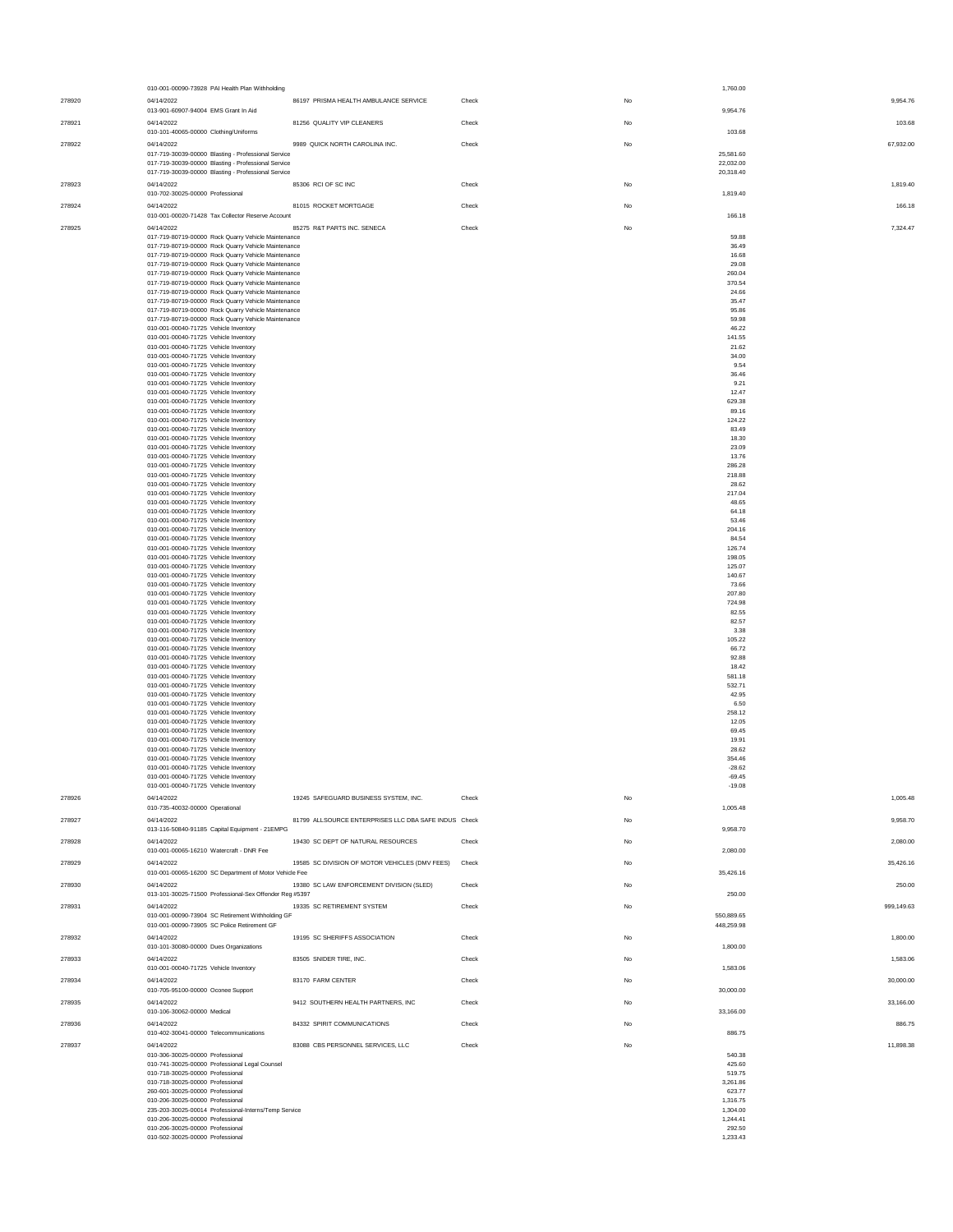|        | 010-204-30025-00000 PROFESSIONAL<br>235-202-30025-00014 Professional-Interns/Temp Service                  |                                         |       |    | 520.00<br>208.00 |            |
|--------|------------------------------------------------------------------------------------------------------------|-----------------------------------------|-------|----|------------------|------------|
|        | 010-708-30025-00000 Professional                                                                           | 86041 TESAB PARTS CENTER INC            |       |    | 407.93           |            |
| 278938 | 04/14/2022<br>017-719-30024-00000 Maintenance on Equipment<br>017-719-30024-00000 Maintenance on Equipment |                                         | Check | No | 307.93<br>308.25 | 616.18     |
| 278939 | 04/14/2022<br>320-601-50860-52005 Cap Land-Cherokee Lake Rd.                                               | 20045 THRIFT DEVELOPMENT                | Check | No | 255,228.93       | 255,228.93 |
| 278940 | 04/14/2022<br>010-107-30041-00000 Telephone                                                                | 20155 TOTAL COMMUNICATIONS SYSTEM, INC. | Check | No | 37.64            | 37.64      |
| 278941 | 04/14/2022<br>010-001-00040-71725 Vehicle Inventory<br>010-001-00040-71725 Vehicle Inventory               | 20100 JOYCE TOWE                        | Check | No | 400.00<br>125.00 | 525.00     |
| 278942 | 04/14/2022<br>010-106-33022-00000 Maintenance Buildings/Grounds                                            | 81315 TRANE U.S. INC                    | Check | No | 600.00           | 600.00     |
| 278943 | 04/14/2022<br>010-106-40034-00000 Food                                                                     | 9428 TRINITY SERVICES GROUP INC         | Check | No | 6,015.13         | 6,015.13   |
| 278944 | 04/14/2022<br>260-601-40032-00000 Operational                                                              | 86054 ULTIMATE HIGHWAY SOLUTIONS I LLC  | Check | No | 3,378.00         | 3,378.00   |
| 278945 | 04/14/2022<br>010-718-40065-00000 Clothing/Uniforms<br>010-718-40065-00000 Clothing/Uniforms               | 81991 UNIFIRST CORP                     | Check | No | 87.08<br>90.23   | 269.17     |
| 278946 | 010-718-40065-00000 Clothing/Uniforms<br>04/14/2022                                                        | 23185 WEST PAYMENT CENTER               | Check | No | 91.86            | 466.92     |
| 278947 | 010-106-30056-00000 Data Processing<br>04/14/2022                                                          | 23890 W G O G                           | Check | No | 466.92           | 500.00     |
|        | 013-107-30068-91179 Advertising-HMGP Grant #4394<br>010-107-99999-00000 Miscellaneous Grant Match          |                                         |       |    | 375.00<br>125.00 |            |
| 278948 | 04/14/2022<br>010-711-30041-00000 Telecommunications                                                       | 84144 WINDSTREAM CORPORATION            | Check | No | 310.61           | 310.61     |
| 278949 | 04/14/2022<br>013-107-30068-91179 Advertising-HMGP Grant #4394                                             | 81637 WSNW RADIO AM 1150                | Check | No | 375.00           | 500.00     |
| 278950 | 010-107-99999-00000 Miscellaneous Grant Match<br>04/14/2022                                                | 24010 XEROX CORPORATION                 | Check | No | 125.00           | 7,359.53   |
|        | 010-101-30059-00000 Copier Click Charges                                                                   |                                         |       |    | 7.43             |            |
|        | 010-101-30059-00000 Copier Click Charges<br>010-101-30059-00000 Copier Click Charges                       |                                         |       |    | 39.32<br>208.48  |            |
|        | 010-101-30059-00000 Copier Click Charges<br>010-101-30059-00000 Copier Click Charges                       |                                         |       |    | 10.48<br>20.63   |            |
|        | 010-101-30059-00000 Copier Click Charges                                                                   |                                         |       |    | 58.28            |            |
|        | 010-101-30059-00000 Copier Click Charges<br>010-101-30059-00000 Copier Click Charges                       |                                         |       |    | 39.72<br>9.85    |            |
|        | 010-101-30059-00000 Copier Click Charges<br>010-101-30059-00000 Copier Click Charges                       |                                         |       |    | 85.66<br>385.15  |            |
|        | 010-101-30059-00000 Copier Click Charges                                                                   |                                         |       |    | 32.64            |            |
|        | 010-101-30059-00000 Copier Click Charges<br>010-101-30059-00000 Copier Click Charges                       |                                         |       |    | 107.94<br>70.52  |            |
|        | 010-104-30059-00000 Copier Click Charges<br>010-501-30059-00000 Copier Click Charges                       |                                         |       |    | 287.46<br>297.47 |            |
|        | 010-501-30059-00000 Copier Click Charges                                                                   |                                         |       |    | 46.84            |            |
|        | 010-501-30059-00000 Copier Click Charges<br>010-708-30059-00000 Copier Click Charges                       |                                         |       |    | 51.51<br>246.99  |            |
|        | 010-708-30059-00000 Copier Click Charges                                                                   |                                         |       |    | 172.48           |            |
|        | 010-708-30059-00000 Copier Click Charges<br>010-206-30059-00000 Copier Click Charges                       |                                         |       |    | 182.07<br>16.80  |            |
|        | 010-206-30059-00000 Copier Click Charges<br>010-106-30059-00000 Copier Click Charges                       |                                         |       |    | 101.04<br>13.77  |            |
|        | 010-206-30059-00000 Copier Click Charges                                                                   |                                         |       |    | 343.14           |            |
|        | 010-106-30059-00000 Copier Click Charges<br>010-106-30059-00000 Copier Click Charges                       |                                         |       |    | 71.09<br>9.11    |            |
|        | 010-106-30059-00000 Copier Click Charges                                                                   |                                         |       |    | 5.32             |            |
|        | 010-206-30059-00000 Copier Click Charges<br>010-206-30059-00000 Copier Click Charges                       |                                         |       |    | 34.27<br>21.76   |            |
|        | 010-206-30059-00000 Copier Click Charges<br>010-206-30059-00000 Copier Click Charges                       |                                         |       |    | 109.77<br>112.10 |            |
|        | 010-206-30059-00000 Copier Click Charges                                                                   |                                         |       |    | 7.92             |            |
|        | 010-306-30059-00000 Copier Click Charges<br>010-720-30059-00000 Copier Click Charges                       |                                         |       |    | 71.25<br>64.74   |            |
|        | 010-107-30059-00000 Copier Click Charges                                                                   |                                         |       |    | 5.51             |            |
|        | 010-107-30059-00000 Copier Click Charges<br>010-107-30059-00000 Copier Click Charges                       |                                         |       |    | 33.82<br>152.83  |            |
|        | 010-106-30059-00000 Copier Click Charges<br>010-110-30059-00000 Copier Click Charges                       |                                         |       |    | 594.53<br>110.51 |            |
|        | 010-107-30059-00000 Copier Click Charges                                                                   |                                         |       |    | 37.29            |            |
|        | 010-714-30059-00000 Copier Click Charges<br>010-404-30059-00000 Copier Click Charges                       |                                         |       |    | 27.05<br>61.88   |            |
|        | 017-719-30059-00000 Copier Click Charges                                                                   |                                         |       |    | $-75.77$         |            |
|        | 010-404-30059-00000 Copier Click Charges<br>010-718-30059-00000 Copier Click Charges                       |                                         |       |    | 37.96<br>117.90  |            |
|        | 010-305-30059-00000 Copier Click Charges<br>010-302-30059-00000 Copier Click Charges                       |                                         |       |    | 122.94<br>84.38  |            |
|        | 010-302-30059-00000 Copier Click Charges                                                                   |                                         |       |    | 17.18            |            |
|        | 010-717-30059-00000 Copier Click Charges<br>010-301-30059-00000 Copier Click Charges                       |                                         |       |    | 89.38<br>7.80    |            |
|        | 010-301-30059-00000 Copier Click Charges<br>010-301-30059-00000 Copier Click Charges                       |                                         |       |    | 11.82<br>37.83   |            |
|        | 010-301-30059-00000 Copier Click Charges                                                                   |                                         |       |    | 236.25           |            |
|        | 010-502-30059-00000 Copier Click Charges<br>010-502-30059-00000 Copier Click Charges                       |                                         |       |    | 25.86<br>244.72  |            |
|        | 010-706-30059-00000 Copier Click Charges                                                                   |                                         |       |    | 51.60            |            |
|        | 010-711-30059-00000 Copier Click Charges<br>010-704-30059-00000 Copier Click Charges                       |                                         |       |    | 17.72<br>100.20  |            |
|        | 010-702-30059-00000 Copier Click Charges<br>010-103-30059-00000 Copier Click Charges                       |                                         |       |    | 101.18<br>79.70  |            |
|        | 010-712-30059-00000 Copier Click Charges                                                                   |                                         |       |    | 119.36           |            |
|        | 010-101-30059-00000 Copier Click Charges<br>010-101-30059-00000 Copier Click Charges                       |                                         |       |    | 309.63<br>24.30  |            |
|        | 010-710-30059-00000 Copier Click Charges<br>010-721-30059-00000 Copier Click Charges                       |                                         |       |    | 167.02<br>105.34 |            |
|        | 010-721-30059-00000 Copier Click Charges                                                                   |                                         |       |    | 16.23            |            |
|        | 010-509-30059-00000 Copier Click Charges<br>010-509-30059-00000 Copier Click Charges                       |                                         |       |    | 109.29<br>170.29 |            |
|        | 010-509-30059-00000 Copier Click Charges<br>010-205-30059-00000 Copier Click Charges                       |                                         |       |    | 139.33<br>66.04  |            |
|        | 010-601-30059-00000 Copier Click Charges                                                                   |                                         |       |    | 99.01            |            |
|        | 010-601-30059-00000 Copier Click Charges<br>010-715-30059-00000 Copier Click Charges                       |                                         |       |    | 25.45<br>25.63   |            |
|        | 010-711-30059-00000 Copier Click Charges                                                                   |                                         |       |    | 19.54            |            |
|        | 010-735-30059-00000 Copier Click Charges<br>010-735-30059-00000 Copier Click Charges                       |                                         |       |    | 119.15<br>5.44   |            |
|        | 010-735-30059-00000 Copier Click Charges                                                                   |                                         |       |    | 33.98            |            |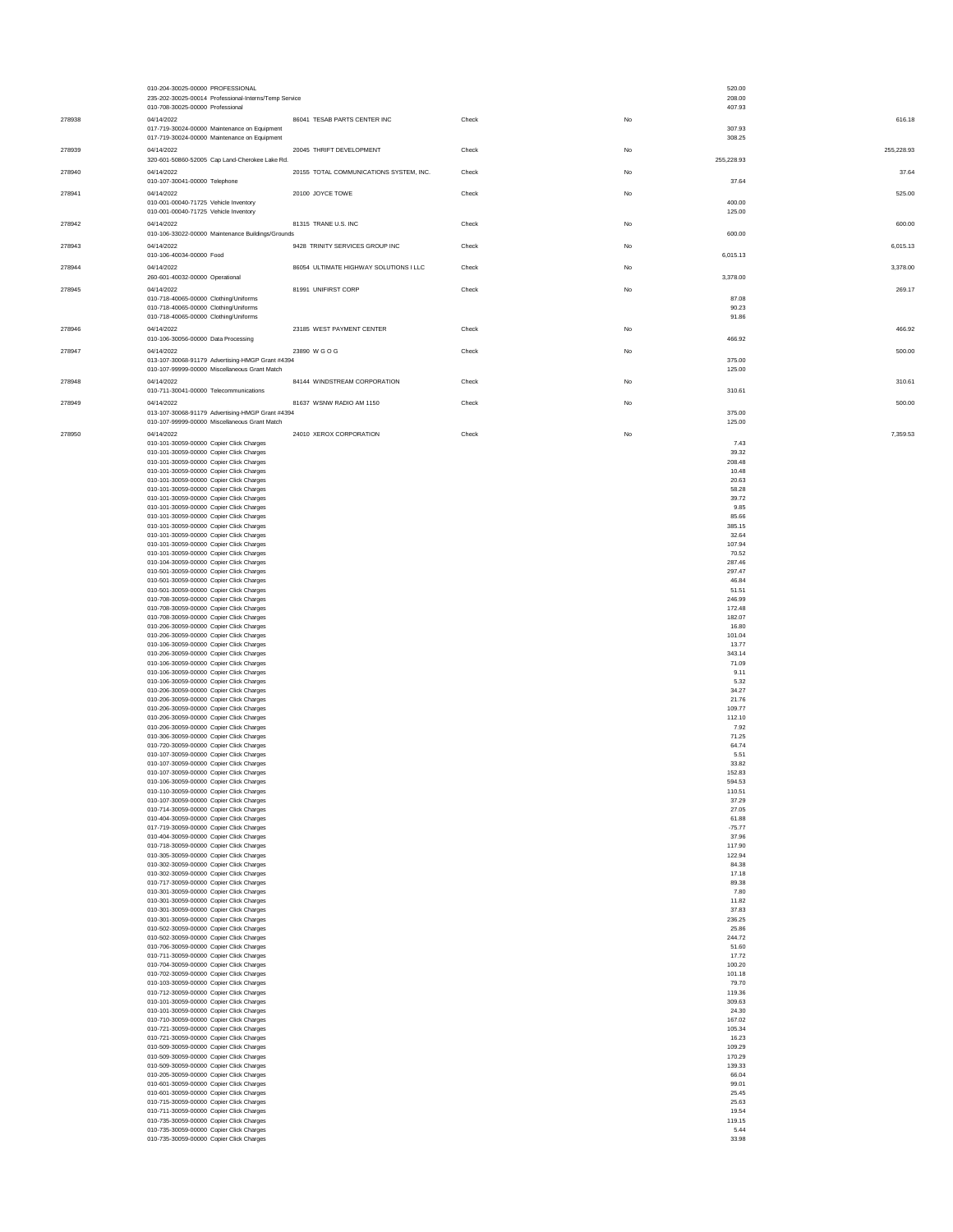|        | 010-713-30059-00000 Copier Click Charges<br>010-713-30059-00000 Copier Click Charges                       |                                           |       |    | 29.62<br>99.81        |           |
|--------|------------------------------------------------------------------------------------------------------------|-------------------------------------------|-------|----|-----------------------|-----------|
| 278951 | 04/20/2022                                                                                                 | 85736 ACTION STAFFING SERVICES LLC        | Check | No |                       | 475.20    |
|        | 010-120-10120-00000 Sheriff's Part-time Bailiffs                                                           |                                           |       |    | 475.20                |           |
| 278952 | 04/20/2022<br>010-705-95100-20206 AND-OC-PCKNS Mental Health Center                                        | 1140 ANDERSON-OCONEE MENTAL HEALTH CENTER | Check | No | 15,000.00             | 15,000.00 |
| 278953 | 04/20/2022<br>010-741-30025-00000 Professional Legal Counsel                                               | 85574 BURR & FORMAN LLP                   | Check | No | 1,462.50              | 1,462.50  |
| 278954 | 04/20/2022<br>010-001-00040-71725 Vehicle Inventory                                                        | 3045 CAROLINA INTERNATIONAL TRUCKS, INC   | Check | No | 4.950.88              | 4.435.11  |
| 278955 | 010-001-00040-71725 Vehicle Inventory<br>04/20/2022                                                        | 80097 CHARLES COTHRAN                     | Check | No | $-515.77$             | 242.00    |
| 278956 | 010-080-00805-13700 LP Building Codes<br>04/20/2022                                                        | 86109 CHRIST CENTRAL MINISTRIES OCONEE    | Check | No | 242.00                | 3,115.39  |
|        | 013-082-00825-91156 BJA 2020-AR-BX-0045 COSSA OARS                                                         |                                           |       |    | 3,115.39              |           |
| 278957 | 04/20/2022<br>010-721-40065-00000 Clothing/Uniforms                                                        | 3230 CINTAS CORPORATION #216              | Check | No | 85.66                 | 539.32    |
|        | 010-720-40065-00000 Clothing/Uniforms<br>010-720-40032-00000 Operational                                   |                                           |       |    | 46.95<br>34.55        |           |
|        | 010-720-40065-00000 Clothing/Uniforms<br>010-720-40032-00000 Operational                                   |                                           |       |    | 16.37<br>34.55        |           |
|        | 010-204-40032-00000 Operational                                                                            |                                           |       |    | 77.52<br>55.40        |           |
|        | 010-204-40032-00000 Operational<br>010-204-40032-00000 Operational                                         |                                           |       |    | 55.40                 |           |
|        | 010-204-40032-00000 Operational<br>010-204-40032-00000 Operational                                         |                                           |       |    | 55.40<br>77.52        |           |
| 278958 | 04/20/2022<br>010-202-30902-00000 Recreation - District 2                                                  | 3285 CITY OF WALHALLA                     | Check | No | 30,000.00             | 30,000.00 |
| 278959 | 04/20/2022                                                                                                 | 3385 CITY OF WALHALLA (WATER BILLS)       | Check | No |                       | 26.70     |
| 278960 | 010-509-34044-00000 Water/Sewer/Garbage<br>04/20/2022                                                      | 86101 COLEY, JAMES                        | Check | No | 26.70                 | 794.20    |
|        | 010-712-30084-00000 School/Seminar/Training/Mtg<br>010-712-30084-00000 School/Seminar/Training/Mtg         |                                           |       |    | 210.00<br>584.20      |           |
| 278961 | 04/20/2022<br>010-001-00020-71428 Tax Collector Reserve Account                                            | 81015 CORELOGIC TAX SERVICES LLC          | Check | No |                       | 27.00     |
| 278962 | 04/20/2022                                                                                                 | 84060 DATA NETWORK SOLUTIONS INC          | Check | No | 27.00                 | 6,545.20  |
|        | 010-711-30024-00000 Maintenance on Equipment                                                               |                                           |       |    | 6,545.20              |           |
| 278963 | 04/20/2022<br>017-719-30025-00000 Professional                                                             | 80774 DAVIS AND FLOYD, INC                | Check | No | 3,790.34              | 3,790.34  |
| 278964 | 04/20/2022<br>225-104-30018-19070 Mileage - SC BCB                                                         | 86198 DOYLE, DESTINY                      | Check | No | 154.00                | 154.00    |
| 278965 | 04/20/2022                                                                                                 | 4020 DUKE ENERGY CAROLINAS LLC            | Check | No |                       | 180.00    |
|        | 010-203-34043-00000 Electricity<br>010-203-34043-00000 Electricity                                         |                                           |       |    | 94.88<br>85.12        |           |
| 278966 | 04/20/2022                                                                                                 | 85988 ELWOOD STAFFING SERVICES INC        | Check | No |                       | 135.98    |
| 278967 | 010-708-30025-00000 Professional<br>04/20/2022                                                             | 5040 EXXONMOBIL                           | Check | No | 135.98                | 47.58     |
|        | 010-101-81101-00000 Gasoline Sheriff                                                                       |                                           |       | No | 47.58                 |           |
| 278968 | 04/20/2022<br>010-001-00020-71110 Accounts Rec Senior Solutions                                            | 6240 FLEETCOR TECHNOLOGIES                | Check |    | 1,000.78              | 20,293.12 |
|        | 010-101-81101-00000 Gasoline Sheriff<br>010-103-81103-00000 Gasoline Coroner                               |                                           |       |    | 8,983.20<br>115.25    |           |
|        | 010-107-81107-00000 Gasoline Emergency Ser/Rural Fire<br>010-107-82107-00000 Diesel Emergency Services     |                                           |       |    | 1,767.68<br>300.56    |           |
|        | 010-110-81110-00000 Gasoline Animal Control<br>010-202-81202-00000 Gasoline PRT                            |                                           |       |    | 478.60<br>696.12      |           |
|        | 010-206-81206-00000 Gasoline Library<br>010-301-81301-00000 Gasoline Assessor                              |                                           |       |    | 92.35<br>25.86        |           |
|        | 010-306-81306-00000 Gasoline Treasurer<br>010-001-00020-71129 Accounts Rec Anderson Solicitor              |                                           |       |    | 55.36<br>37.12        |           |
|        | 010-504-81504-00000 Gasoline Solicitor (Smith)                                                             |                                           |       |    | 79.20                 |           |
|        | 010-601-81601-00000 Gasoline Road Department<br>010-601-82601-00000 Diesel Road Department                 |                                           |       |    | 928.00<br>1,963.28    |           |
|        | 010-702-81702-00000 Gasoline-Community Dev<br>010-711-81711-00000 Gasoline Information Tech                |                                           |       |    | 307.58<br>133.19      |           |
|        | 010-712-81712-00000 Gasoline Planning Department<br>010-714-81714-00000 Gasoline Public Buildings          |                                           |       |    | 121.79<br>363.00      |           |
|        | 010-717-81717-00000 Gasoline Administrator<br>010-718-81718-00000 Gasoline Solid Waste Department          |                                           |       |    | 76.26<br>324.54       |           |
|        | 010-718-82718-00000 Diesel Solid Waste Department<br>010-720-81720-00000 Gasoline Airport                  |                                           |       |    | 1,575.41<br>89.01     |           |
|        | 010-721-81721-00000 Gasoline Vehicle Maintenance                                                           |                                           |       |    | 391.64                |           |
|        | 017-719-81719-00000 Rock Quarry Gasoline<br>017-719-82719-00000 Rock Quarry Diesel                         |                                           |       |    | 245.62<br>141.72      |           |
| 278969 | 04/20/2022<br>010-110-30025-00067 Professional Spay/Neuter Program                                         | 84015 ROGER W ROSS                        | Check | No | 1,275.00              | 1,275.00  |
| 278970 | 04/20/2022                                                                                                 | 7775 GOLDIE & ASSOCIATES, INC             | Check | No |                       | 2,900.00  |
| 278971 | 010-717-30025-00000 Professional<br>04/20/2022                                                             | 80036 GREGORY D. BOGART                   | Check | No | 2,900.00              | 102.17    |
|        | 010-080-00805-12301 LP Probate Judge Estates<br>04/20/2022                                                 | 84047 HAMPTON, ANDY                       |       |    | 102.17                |           |
| 278972 | 010-718-40027-00000 Safety Equipment                                                                       |                                           | Check | No | 175.00                | 175.00    |
| 278973 | 04/20/2022<br>010-735-30056-00000 Data Processing                                                          | 84000 HARFORD W CAPPS                     | Check | No | 267.30                | 267.30    |
| 278974 | 04/20/2022                                                                                                 | 81895 ROBERT HENDRICKS                    | Check | No |                       | 375.00    |
| 278975 | 012-509-50850-00034 Cap Bldgs-Westminster Mag Const<br>04/20/2022                                          | 82392 HUMMEL PHYSICAL THERAPY, INC        | Check | No | 375.00                | 2,500.00  |
| 278976 | 010-710-30062-00000 Medical<br>04/20/2022                                                                  | 85267 JACK'S WHOLESALE BAIT LLC           | Check | No | 2,500.00              | 132.50    |
|        | 010-204-40832-00000 Concessions                                                                            |                                           |       |    | 132.50                |           |
| 278977 | 04/20/2022<br>010-106-33022-00000 Maintenance Buildings/Grounds                                            | 84341 JET COMMERCIAL LLC                  | Check | No | 9,900.00              | 9,900.00  |
| 278978 | 04/20/2022                                                                                                 | 81465 LEADER FORD, LLC                    | Check | No |                       | 2,582.23  |
| 278979 | 010-001-00040-71725 Vehicle Inventory<br>04/20/2022                                                        | 12000 LINDSAY OIL CO                      | Check | No | 2,582.23              | 16,306.45 |
|        | 017-001-00040-71719 Rock Quarry Off Road Diesel<br>010-001-00040-71721 Diesel Inventory Off Road           |                                           |       |    | 6,204.72<br>10,101.73 |           |
|        | 010-001-00040-71700 Gasoline Inventory                                                                     |                                           |       |    | 0.00                  |           |
| 278980 | 04/20/2022<br>010-107-30084-00000 School/Seminar/Training/Mtg                                              | 85546 MARTIN, BRITTNEY                    | Check | No | 174.00                | 279.00    |
| 278981 | 010-107-30084-00000 School/Seminar/Training/Mtg<br>04/20/2022                                              | 15015 OCONEE PUBLISHING INC.              | Check | No | 105.00                | 11,337.60 |
|        | 010-709-30068-00502 Advertising - Probate Judge                                                            |                                           |       |    | 3,753.00              |           |
|        | 010-709-30068-00502 Advertising - Probate Judge<br>010-715-30068-97715 Advertising - SC Elect Reimbursable |                                           |       |    | 7,089.00<br>495.60    |           |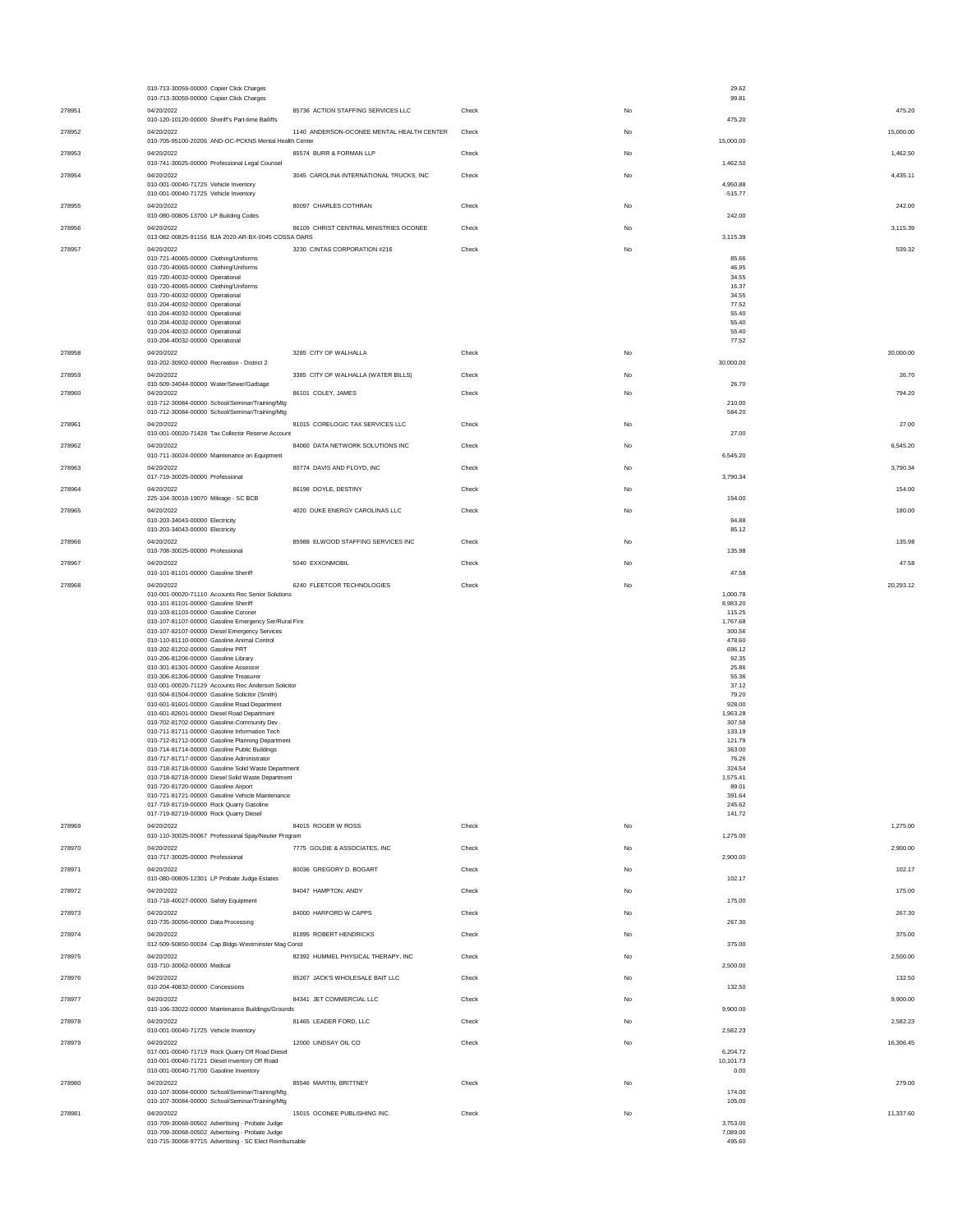| 278982 | 04/20/2022<br>010-110-30025-00067 Professional Spay/Neuter Program                                                                                                                                | 15225 OCONEE VETERINARY CLINIC                 | Check | No | 2,100.00<br>2,100.00              |
|--------|---------------------------------------------------------------------------------------------------------------------------------------------------------------------------------------------------|------------------------------------------------|-------|----|-----------------------------------|
| 278983 | 04/20/2022<br>010-705-95100-20561 Foothills Farmstead                                                                                                                                             | 85728 OLD OAKWAY ARCHITECTURAL SALVAGE         | Check | No | 1,800.00<br>1,800.00              |
| 278984 | 04/20/2022<br>010-205-30025-00000 PROFESSIONAL                                                                                                                                                    | 84696 PHILLIPS STAFFING                        | Check | No | 958.80<br>141.00                  |
| 278985 | 010-205-30025-00000 PROFESSIONAL<br>04/20/2022<br>010-107-30084-00000 School/Seminar/Training/Mtg                                                                                                 | 85990 RYAN P PHILLIPS                          | Check | No | 817.80<br>1,728.00<br>1,728.00    |
| 278986 | 04/20/2022<br>010-001-00065-16210 Watercraft - DNR Fee                                                                                                                                            | 19430 SC DEPT OF NATURAL RESOURCES             | Check | No | 1,350.00<br>1,350.00              |
| 278987 | 04/20/2022<br>010-001-00065-16200 SC Department of Motor Vehicle Fee                                                                                                                              | 19585 SC DIVISION OF MOTOR VEHICLES (DMV FEES) | Check | No | 19,328.64<br>19,328.64            |
| 278988 | 04/20/2022                                                                                                                                                                                        | 19850 SC REAL EST APPRAISERS BOARD             | Check | No | 60.00                             |
| 278989 | 010-301-30084-00000 School/Seminar/Training/Mtg<br>04/20/2022                                                                                                                                     | 85861 SC REVENUE AND FISCAL AFFAIRS OFFICE     | Check | No | 60.00<br>5,073.00                 |
| 278990 | 010-711-30025-00073 Professional - GIS<br>04/20/2022                                                                                                                                              | 19390 SECRETARY OF STATE                       | Check | No | 5,073.00<br>25.00                 |
| 278991 | 010-502-40032-00000 Operational<br>04/20/2022                                                                                                                                                     | 81297 SENECA ANIMAL HOSPITAL, PA               | Check | No | 25.00<br>1,500.00                 |
| 278992 | 010-110-30025-00067 Professional Spay/Neuter Program<br>04/20/2022                                                                                                                                | 84332 SPIRIT COMMUNICATIONS                    | Check | No | 1,500.00<br>92.51                 |
|        | 010-709-30041-00000 Telecommunications<br>010-001-00020-71115 Accounts Rec Prob/Parole Telephone<br>010-001-00020-71129 Accounts Rec Anderson Solicitor<br>010-709-30041-00000 Telecommunications |                                                |       |    | 1.11<br>1.28<br>0.04<br>90.08     |
| 278993 | 04/20/2022<br>010-741-30025-00000 Professional Legal Counsel                                                                                                                                      | 83088 CBS PERSONNEL SERVICES, LLC              | Check | No | 12,929.58<br>385.70               |
|        | 010-502-30025-00000 Professional<br>010-718-30025-00000 Professional                                                                                                                              |                                                |       |    | 1.214.00<br>3,768.94              |
|        | 010-718-30025-00000 Professional                                                                                                                                                                  |                                                |       |    | 538.31                            |
|        | 010-206-30025-00000 Professional<br>010-206-30025-00000 Professional                                                                                                                              |                                                |       |    | 292.50<br>1,335.08                |
|        | 010-204-30025-00000 PROFESSIONAL<br>235-202-30025-00014 Professional-Interns/Temp Service                                                                                                         |                                                |       |    | 1,066.00<br>338.00                |
|        | 010-206-30025-00000 Professional<br>010-306-30025-00000 Professional                                                                                                                              |                                                |       |    | 1,303.80<br>245.63                |
|        | 010-708-30025-00000 Professional                                                                                                                                                                  |                                                |       |    | 498.58                            |
| 278994 | 235-203-30025-00014 Professional-Interns/Temp Service<br>04/20/2022                                                                                                                               | 80036 THOMAS L LOFTON                          | Check | No | 1,943.04<br>18.11                 |
|        | 010-080-00805-12301 LP Probate Judge Estates                                                                                                                                                      |                                                |       |    | 18.11                             |
| 278995 | 04/20/2022<br>020-107-34044-00000 Water/Sewer/Garbage                                                                                                                                             | 84544 TOTAL ENVIRONMENTAL SOLUTIONS INC        | Check | No | 65.73<br>65.73                    |
| 278996 | 04/20/2022<br>010-106-40034-00000 Food                                                                                                                                                            | 9428 TRINITY SERVICES GROUP INC                | Check | No | 11,987.37<br>5,924.24             |
| 278997 | 010-106-40034-00000 Food<br>04/20/2022                                                                                                                                                            | 80750 UNITED WAY OF OCONEE COUNTY, INC.        | Check | No | 6,063.13<br>58.72                 |
|        | 010-001-00090-73918 United Way Employee Contributions                                                                                                                                             |                                                |       |    | 58.72                             |
| 278998 | 04/20/2022<br>010-204-30025-00000 PROFESSIONAL                                                                                                                                                    | 85568 UPSTATE WINDOW AND GUTTER CLEANING       | Check | No | 600.00<br>600.00                  |
| 278999 | 04/20/2022<br>010-718-40027-00000 Safety Equipment                                                                                                                                                | 36350 WHITMAN, DONALD                          | Check | No | 175.00<br>175.00                  |
| 279000 | 04/20/2022<br>010-711-30041-00000 Telecommunications                                                                                                                                              | 84144 WINDSTREAM CORPORATION                   | Check | No | 4,139.39<br>4,139.39              |
| 279001 | 04/20/2022<br>012-720-97113-00155 AIP 30 Runway Rehab Proj-Federal                                                                                                                                | 83178 W.K. DICKSON & CO., INC.                 | Check | No | 38,929.00<br>38,929.00            |
| 279002 | 04/20/2022<br>010-203-30059-00000 Copier Click Charges                                                                                                                                            | 24010 XEROX CORPORATION                        | Check | No | 341.88<br>22.62                   |
|        | 010-502-30059-00000 Copier Click Charges<br>010-502-30059-00000 Copier Click Charges<br>010-206-30059-00000 Copier Click Charges<br>010-202-30059-00000 Copier Click Charges                      |                                                |       |    | 58.78<br>58.78<br>58.78<br>134.39 |
| 279003 | 010-707-30059-00000 Copier Click Charges<br>04/20/2022                                                                                                                                            | 81091 ZOLL MEDICAL CORP                        | Check | No | 8.53<br>2,096.90                  |
| 279004 | 020-107-30024-00000 Maintenance on Equipment<br>04/22/2022                                                                                                                                        | 85200 FOSTER, JEREMY                           | Check | No | 2,096.90<br>162.98                |
| 279005 | 010-001-00010-71036 TD Bank-Payroll Account<br>04/28/2022                                                                                                                                         | 9633 ANDERSON, RUSSELL D                       | Check | No | 162.98<br>75.00                   |
| 279006 | 010-101-40065-00004 Clothing/Uniforms<br>04/28/2022                                                                                                                                               | 9449 BARE, GARRETT                             | Check | No | 75.00<br>75.00                    |
| 279007 | 010-101-40065-00004 Clothing/Uniforms<br>04/28/2022                                                                                                                                               | 82073 CAIN, KEVIN                              | Check | No | 75.00<br>75.00                    |
| 279008 | 010-101-40065-00004 Clothing/Uniforms<br>04/28/2022                                                                                                                                               | 10003 CARTER, KATRINA                          | Check | No | 75.00<br>75.00                    |
| 279009 | 010-101-40065-00004 Clothing/Uniforms<br>04/28/2022                                                                                                                                               | 41100 CRENSHAW, MICHAEL L.                     | Check | No | 75.00<br>75.00                    |
| 279010 | 010-101-40065-00004 Clothing/Uniforms<br>04/28/2022                                                                                                                                               | 9960 CROOKS, CHARLES R                         | Check | No | 75.00<br>75.00                    |
| 279011 | 010-101-40065-00004 Clothing/Uniforms<br>04/28/2022                                                                                                                                               | 85397 CRUM, JOHN                               | Check | No | 75.00<br>75.00                    |
|        | 010-101-40065-00004 Clothing/Uniforms<br>04/28/2022                                                                                                                                               |                                                |       |    | 75.00                             |
| 279012 | 010-101-40065-00004 Clothing/Uniforms                                                                                                                                                             | 41075 DAVIS, KEVIN<br>82996 DICKSON JASON      | Check | No | 75.00<br>75.00                    |
| 279013 | 04/28/2022<br>010-101-40065-00004 Clothing/Uniforms                                                                                                                                               |                                                | Check | No | 75.00<br>75.00                    |
| 279014 | 04/28/2022<br>010-101-40065-00004 Clothing/Uniforms                                                                                                                                               | 84743 HELLAMS, JAMES                           | Check | No | 75.00<br>75.00                    |
| 279015 | 04/28/2022<br>010-101-40065-00004 Clothing/Uniforms                                                                                                                                               | 9495 JAMESON, JORDEI                           | Check | No | 75.00<br>75.00                    |
| 279016 | 04/28/2022<br>010-101-40065-00004 Clothing/Uniforms                                                                                                                                               | 84570 KILPATRICK, JASON                        | Check | No | 75.00<br>75.00                    |
| 279017 | 04/28/2022<br>010-101-40065-00004 Clothing/Uniforms                                                                                                                                               | 9934 KLEPPER, KODY K                           | Check | No | 75.00<br>75.00                    |
| 279018 | 04/28/2022<br>010-101-40065-00004 Clothing/Uniforms                                                                                                                                               | 85300 LOGAN, ROBERT A                          | Check | No | 75.00<br>75.00                    |
| 279019 | 04/28/2022<br>010-101-40065-00004 Clothing/Uniforms                                                                                                                                               | 81585 LONG, BRYAN                              | Check | No | 75.00<br>75.00                    |
| 279020 | 04/28/2022                                                                                                                                                                                        | 41200 LYLES, JAMES MARK                        | Check | No | 75.00                             |
| 279021 | 010-101-40065-00004 Clothing/Uniforms<br>04/28/2022                                                                                                                                               | 82885 MCKEE, NINA M                            | Check | No | 75.00<br>75.00                    |
|        | 010-101-40065-00004 Clothing/Uniforms                                                                                                                                                             |                                                |       |    | 75.00                             |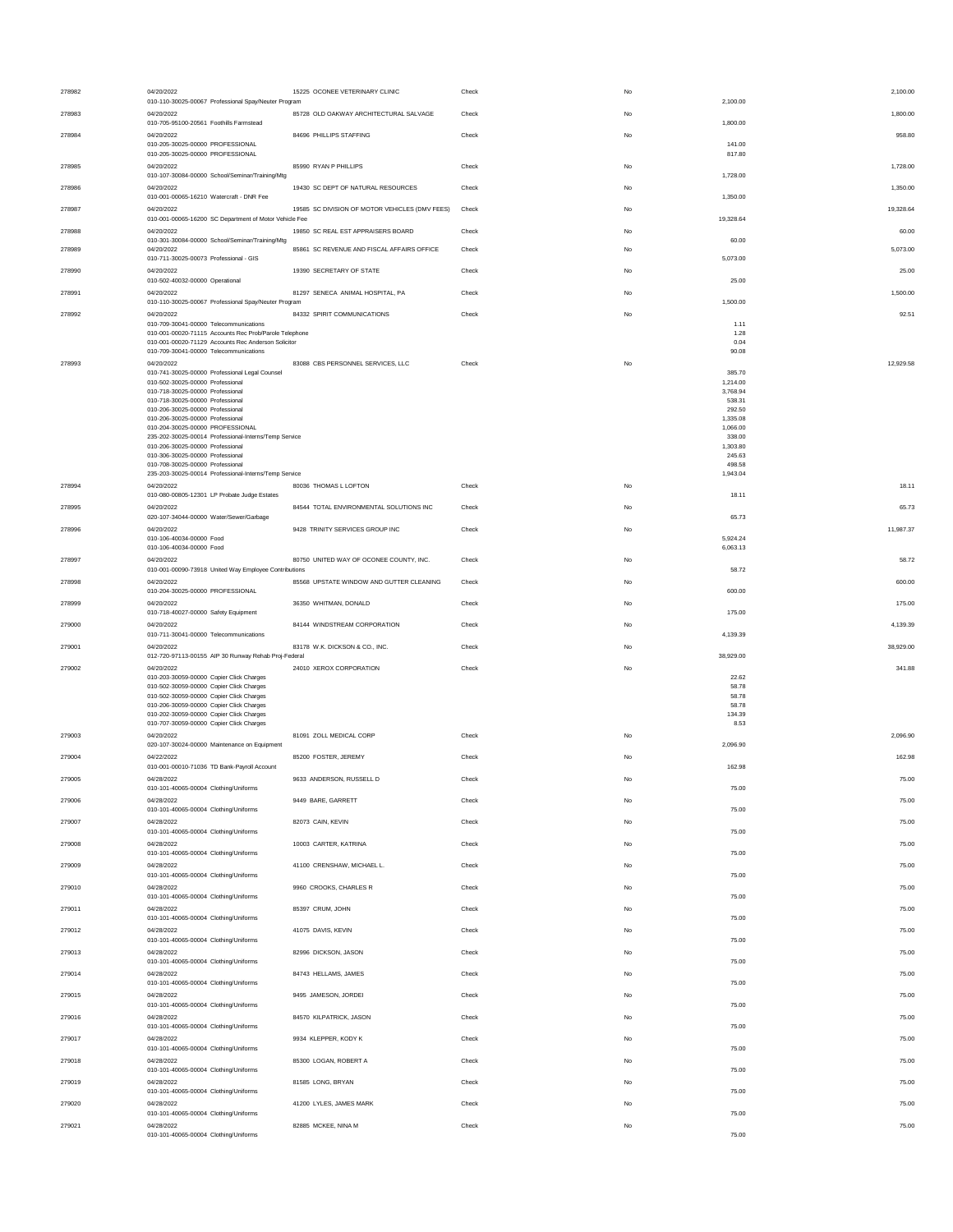| 279022 | 04/28/2022<br>010-101-40065-00004 Clothing/Uniforms                                                                                           | 85215 MURPHY, JUSTIN                                | Check | No        | 75.00<br>75.00               |
|--------|-----------------------------------------------------------------------------------------------------------------------------------------------|-----------------------------------------------------|-------|-----------|------------------------------|
| 279023 | 04/28/2022<br>010-101-40065-00004 Clothing/Uniforms                                                                                           | 84342 ORR. ANNA                                     | Check | No        | 75.00<br>75.00               |
| 279024 | 04/28/2022<br>010-101-40065-00004 Clothing/Uniforms                                                                                           | 82733 OWENS, BARRY                                  | Check | No        | 75.00<br>75.00               |
| 279025 | 04/28/2022                                                                                                                                    | 85773 OWENS, TWILA                                  | Check | No        | 75.00                        |
| 279026 | 010-101-40065-00004 Clothing/Uniforms<br>04/28/2022                                                                                           | 85959 PELFREY, JUSTIN ALAN                          | Check | No        | 75.00<br>75.00               |
| 279027 | 010-101-40065-00004 Clothing/Uniforms<br>04/28/2022                                                                                           | 82090 ROYAL, SONIA                                  | Check | No        | 75.00<br>75.00               |
| 279028 | 010-101-40065-00004 Clothing/Uniforms<br>04/28/2022                                                                                           | 82396 SASKI, MATT                                   | Check | No        | 75.00<br>75.00               |
| 279029 | 010-101-40065-00004 Clothing/Uniforms<br>04/28/2022                                                                                           | 84019 SHERIFF, CLAY                                 | Check | No        | 75.00<br>75.00               |
| 279030 | 010-101-40065-00004 Clothing/Uniforms<br>04/28/2022                                                                                           | 41120 SMITH, DAVID B.                               | Check | No        | 75.00<br>75.00               |
| 279031 | 010-101-40065-00004 Clothing/Uniforms<br>04/28/2022                                                                                           | 41150 TILSON, TRAVIS                                | Check | No        | 75.00<br>75.00               |
| 279032 | 010-101-40065-00004 Clothing/Uniforms<br>04/28/2022                                                                                           | 80710 UNDERWOOD, JEFF                               | Check | No        | 75.00<br>75.00               |
| 279033 | 010-101-40065-00004 Clothing/Uniforms<br>04/28/2022                                                                                           | 41240 WASHINGTON, KENNETH                           | Check | No        | 75.00<br>75.00               |
| 279034 | 010-101-40065-00004 Clothing/Uniforms<br>04/28/2022                                                                                           | 84606 WATT, JIMMY                                   | Check | No        | 75.00<br>75.00               |
| 279035 | 010-101-40065-00004 Clothing/Uniforms<br>04/28/2022                                                                                           | 85736 ACTION STAFFING SERVICES LLC                  | Check | No        | 75.00<br>475.20              |
|        | 010-120-10120-00000 Sheriff's Part-time Bailiffs<br>04/28/2022                                                                                | 46115 ADAMS GEORGE                                  |       |           | 475.20                       |
| 279036 | 010-711-30041-00000 Telecommunications                                                                                                        |                                                     | Check | No        | 100.00<br>100.00             |
| 279037 | 04/28/2022<br>010-711-30025-00371 Professional - OC Website Upgrade                                                                           | 83558 AE TECH CONSULTING LLC                        | Check | No        | 2,000.00<br>2,000.00         |
| 279038 | 04/28/2022<br>010-001-00020-71428 Tax Collector Reserve Account                                                                               | 81015 ALLTECH SOLUTIONS LLC                         | Check | No        | 190.58<br>190.58             |
| 279039 | 04/28/2022<br>240-206-40032-00255 Operational                                                                                                 | 81151 AMERICAN LIBRARY ASSOCIATION                  | Check | <b>No</b> | 836.00<br>836.00             |
| 279040 | 04/28/2022<br>013-403-60802-00000 Mini Bottle                                                                                                 | 1100 ANDERSON-OCONEE BEHAVIORAL HEALTH SERVII Check |       | No        | 26,979.31<br>26,979.31       |
| 279041 | 04/28/2022<br>020-107-40032-00614 Operational - Pickett Post FD                                                                               | 85603 BLUE RIDGE BANK                               | Check | No        | 692.47<br>692.47             |
| 279042 | 04/28/2022<br>010-711-30041-00000 Telecommunications                                                                                          | 83720 BROWNING, DREW                                | Check | No        | 100.00<br>100.00             |
| 279043 | 04/28/2022<br>010-741-30025-00000 Professional Legal Counsel                                                                                  | 85574 BURR & FORMAN LLP                             | Check | No        | 37,881.48<br>3,944.98        |
|        | 010-741-30025-00000 Professional Legal Counsel<br>010-741-30025-00000 Professional Legal Counsel                                              |                                                     |       |           | 840.00<br>3,266.00           |
| 279044 | 010-741-30025-00000 Professional Legal Counsel<br>04/28/2022                                                                                  | 86196 CAPITAL CITY MACHINE SHOP LLC                 | Check | No        | 29,830.50<br>15,513.25       |
| 279045 | 017-719-30024-00000 Maintenance on Equipment<br>04/28/2022                                                                                    | 3230 CINTAS CORPORATION #216                        | Check | <b>No</b> | 15,513.25<br>725.76          |
|        |                                                                                                                                               |                                                     |       |           |                              |
|        | 010-601-40065-00000 Clothing/Uniforms<br>010-721-40065-00000 Clothing/Uniforms                                                                |                                                     |       |           | 167.83<br>85.66              |
|        | 017-719-40065-00000 Clothing/Uniforms<br>010-601-40065-00000 Clothing/Uniforms                                                                |                                                     |       |           | 114.73<br>159.83             |
| 279046 | 017-719-40065-00000 Clothing/Uniforms<br>04/28/2022                                                                                           | 3010 COTT SYSTEMS, INC.                             | Check | No        | 197.71<br>3.105.70           |
| 279047 | 010-735-30056-00000 Data Processing<br>04/28/2022                                                                                             |                                                     | Check | No        | 3,105.70<br>100.00           |
|        | 010-711-30041-00000 Telecommunications                                                                                                        | 20660 COX, JOHN M                                   |       |           | 100.00                       |
| 279048 | 04/28/2022<br>010-104-30056-00000 Data Processing Communications                                                                              | 9458 DEPARTMENT OF ADMINISTRATION                   | Check | No        | 112.00<br>112.00             |
| 279049 | 04/28/2022<br>225-104-30084-31010 Training - CLEC                                                                                             | 86198 DOYLE, DESTINY                                | Check | No        | 202.00<br>202.00             |
| 279050 | 04/28/2022<br>010-204-34043-00000 Electricity                                                                                                 | 4020 DUKE ENERGY CAROLINAS LLC                      | Check | <b>No</b> | 1.601.45<br>131.06           |
|        | 010-204-34043-00000 Electricity<br>010-204-34043-00000 Electricity                                                                            |                                                     |       |           | 12.95<br>18.07               |
|        | 010-203-34043-00000 Electricity<br>010-203-34043-00000 Electricity                                                                            |                                                     |       |           | 12.40<br>344.04              |
|        | 010-203-34043-00000 Electricity<br>010-203-34043-00000 Electricity                                                                            |                                                     |       |           | 37.08<br>62.32               |
|        | 010-203-34043-00000 Electricity<br>010-203-34043-00000 Electricity                                                                            |                                                     |       |           | 115.62<br>166.84             |
|        | 010-203-34043-00000 Electricity                                                                                                               |                                                     |       |           | 23.67                        |
|        | 010-203-34043-00000 Electricity<br>020-107-34043-00000 Electricity                                                                            |                                                     |       |           | 372.23<br>42.69              |
|        | 010-718-34043-00000 Electricity                                                                                                               |                                                     |       |           | 246.90                       |
| 279051 | 020-107-34043-00000 Electricity<br>04/28/2022                                                                                                 | 5455 EASTERN AVIATION FUELS, INC.                   | Check | No        | 15.58<br>31.931.97           |
|        | 010-720-40990-00000 Airport Jet Fuel                                                                                                          |                                                     |       |           | 31,931.97                    |
| 279052 | 04/28/2022<br>255-115-10110-91052 Salaries - Duke Energy FNF<br>010-708-30025-00000 Professional                                              | 85988 ELWOOD STAFFING SERVICES INC                  | Check | No        | 1,164.33<br>466.32<br>698.01 |
| 279053 | 04/28/2022                                                                                                                                    | 85238 ENVIROSAFE                                    | Check | No        | 22,779.00                    |
| 279054 | 013-107-30025-91188 Profess-693JK319400338HMEP Grant<br>04/28/2022                                                                            | 6240 FLEETCOR TECHNOLOGIES                          | Check | <b>No</b> | 22,779.00<br>22,093.58       |
|        | 010-001-00020-71110 Accounts Rec Senior Solutions                                                                                             |                                                     |       |           | 1.141.44                     |
|        | 010-101-81101-00000 Gasoline Sheriff<br>010-103-81103-00000 Gasoline Coroner                                                                  |                                                     |       |           | 10,563.26<br>85.62           |
|        | 010-107-81107-00000 Gasoline Emergency Ser/Rural Fire<br>010-107-82107-00000 Diesel Emergency Services                                        |                                                     |       |           | 1,970.45<br>43.49            |
|        | 010-110-81110-00000 Gasoline Animal Control                                                                                                   |                                                     |       |           | 529.74                       |
|        | 010-202-81202-00000 Gasoline PRT<br>010-206-81206-00000 Gasoline Library                                                                      |                                                     |       |           | 462.43<br>117.13             |
|        | 010-206-82206-00000 Diesel Library                                                                                                            |                                                     |       |           | 157.41                       |
|        | 010-301-81301-00000 Gasoline Assessor<br>010-306-81306-00000 Gasoline Treasurer                                                               |                                                     |       |           | 34.19<br>54.82               |
|        | 010-001-00020-71129 Accounts Rec Anderson Solicitor                                                                                           |                                                     |       |           | 83.30                        |
|        | 010-504-81504-00000 Gasoline Solicitor (Smith)<br>010-601-81601-00000 Gasoline Road Department                                                |                                                     |       |           | 115,70<br>1,202.71           |
|        | 010-601-82601-00000 Diesel Road Department                                                                                                    |                                                     |       |           | 1,641.45                     |
|        | 010-702-81702-00000 Gasoline-Community Dev.<br>010-707-81707-00000 Gasoline Econ Development<br>010-711-81711-00000 Gasoline Information Tech |                                                     |       |           | 404.80<br>47.49              |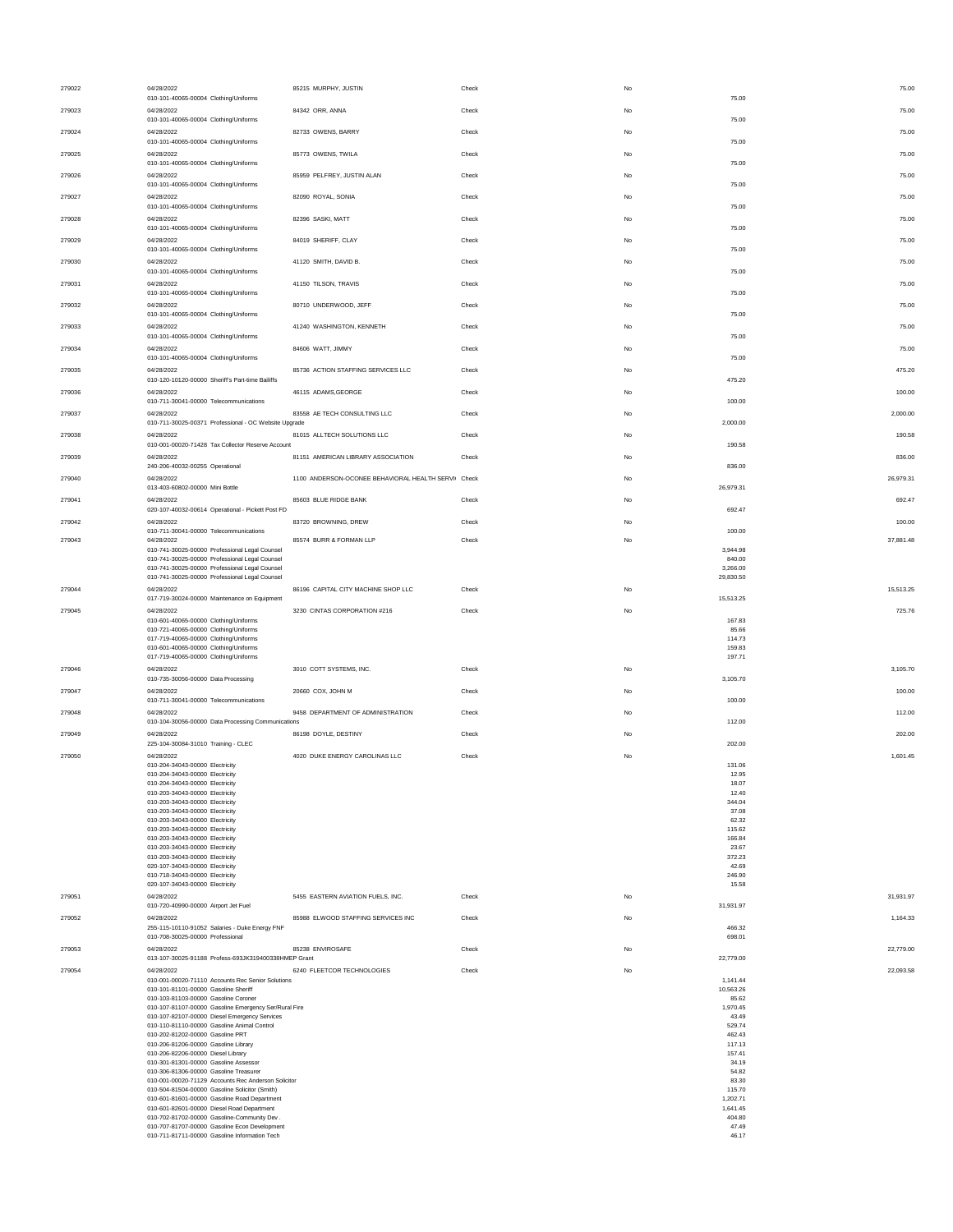|        | 010-712-81712-00000 Gasoline Planning Department                                                     |                                                      |       | 195.12<br>645.00      |            |
|--------|------------------------------------------------------------------------------------------------------|------------------------------------------------------|-------|-----------------------|------------|
|        | 010-714-81714-00000 Gasoline Public Buildings<br>010-718-81718-00000 Gasoline Solid Waste Department |                                                      |       | 135.62                |            |
|        | 010-718-82718-00000 Diesel Solid Waste Department<br>010-720-81720-00000 Gasoline Airport            |                                                      |       | 1,428.26<br>66.74     |            |
|        | 010-720-82720-00000 Diesel Airport                                                                   |                                                      |       | 224.84                |            |
|        | 010-721-81721-00000 Gasoline Vehicle Maintenance<br>010-509-81509-00000 Gasoline Magistrate          |                                                      |       | 257.41<br>43.41       |            |
|        | 017-719-81719-00000 Rock Quarry Gasoline                                                             |                                                      |       | 395.58                |            |
| 279055 | 04/28/2022<br>235-200-90093-00000 LAT -Grants to Agencies                                            | 85818 GRANICUS, LLC                                  | Check | No<br>25,419.86       | 25,419.86  |
| 279056 | 04/28/2022                                                                                           | 85249 INMATE TRUST FUND ACCOUNT                      | Check | No                    | 960.00     |
|        | 010-106-30028-00000 State Inmate Stipend<br>010-106-30028-00000 State Inmate Stipend                 |                                                      |       | 120.00<br>120.00      |            |
|        | 010-106-30028-00000 State Inmate Stipend                                                             |                                                      |       | 120.00                |            |
|        | 010-106-30028-00000 State Inmate Stipend<br>010-106-30028-00000 State Inmate Stipend                 |                                                      |       | 120.00<br>120.00      |            |
|        | 010-106-30028-00000 State Inmate Stipend                                                             |                                                      |       | 120.00                |            |
|        | 010-106-30028-00000 State Inmate Stipend<br>010-106-30028-00000 State Inmate Stipend                 |                                                      |       | 120.00<br>120.00      |            |
| 279057 | 04/28/2022                                                                                           | 86110 INTRADO LIFE & SAFETY SOLUTIONS CORPORAT Check |       | No                    | 15,000.98  |
|        | 225-104-30024-19070 Equip Maintenance -SC BCB<br>225-104-30024-19070 Equip Maintenance - SC BCB      |                                                      |       | 3,205.50<br>11,795.48 |            |
| 279058 | 04/28/2022                                                                                           | 84846 JESSICA RENEA LANDRETH                         | Check | No                    | 1,123.50   |
|        | 010-107-40031-00000 Non-Capital Equipment                                                            |                                                      |       | 1,123.50              |            |
| 279059 | 04/28/2022<br>260-601-40032-00000 Operational                                                        | 11055 KING ASPHALT, INC.                             | Check | No<br>602.95          | 602.95     |
| 279060 | 04/28/2022                                                                                           | 86200 CAROLINA CUSTOM COMPOSITE                      | Check | No                    | 1,037.50   |
|        | 017-719-30024-00000 Maintenance on Equipment                                                         |                                                      |       | 1,037.50              |            |
| 279061 | 04/28/2022<br>017-001-00040-71719 Rock Quarry Off Road Diesel                                        | 12000 LINDSAY OIL CO                                 | Check | No<br>7,359.40        | 7,359.40   |
| 279062 | 04/28/2022                                                                                           | 86206 MARCENGILL, KAMRYN                             | Check | No                    | 202.00     |
| 279063 | 225-104-30084-31010 Training - CLEC<br>04/28/2022                                                    | 85615 MCCALLS PEST CONTROL LLC                       | Check | 202.00<br>No          | 45.00      |
|        | 010-721-33022-00000 Maintenance Buildings/Grounds                                                    |                                                      |       | 45.00                 |            |
| 279064 | 04/28/2022<br>320-601-30885-00000 Maintenance/Repair Bridge/Culvert                                  | 84949 LBM INDUSTRIES                                 | Check | No<br>15,144.22       | 15,144.22  |
| 279065 | 04/28/2022                                                                                           | 84172 MERCHANTS CREDIT BUREAU, INC                   | Check | No                    | 180.21     |
|        | 010-101-30025-00000 Professional                                                                     |                                                      |       | 60.07                 |            |
| 279066 | 010-106-30025-00000 Professional<br>04/28/2022                                                       | 86184 MIDWEST MINING & STEEL SUPPLY LLC              | Check | 120.14<br>No          | 9,811.20   |
|        | 017-719-30024-00000 Maintenance on Equipment                                                         |                                                      |       | 9,811.20              |            |
| 279067 | 04/28/2022                                                                                           | 84820 MIDWEST TAPE. LLC                              | Check | No                    | 448.76     |
|        | 010-206-40101-00000 Books<br>010-206-40103-00000 Audio Visual                                        |                                                      |       | 334.83<br>11.24       |            |
|        | 010-206-40103-00000 Audio Visual<br>010-206-40103-00000 Audio Visual                                 |                                                      |       | 87.70<br>14.99        |            |
| 279068 | 04/28/2022                                                                                           | 86202 M LOWERY MACHINE LTD                           | Check | No                    | 330.00     |
|        | 017-719-30024-00000 Maintenance on Equipment                                                         |                                                      |       | 330.00                |            |
| 279069 | 04/28/2022<br>010-104-40031-00000 Non-Capital Equipment                                              | 85725 MOBILE COMMUNICATIONS AMERICA INC              | Check | No<br>549.08          | 549.08     |
| 279070 | 04/28/2022                                                                                           | 15335 OCONEE JOINT REGIONAL SEWER AUTHORITY          | Check | No                    | 810.00     |
|        | 315-707-95101-00312 OJRSA -Fair Play Sewer Contribution                                              |                                                      |       | 810.00                |            |
| 279071 | 04/28/2022<br>010-709-30068-00502 Advertising - Probate Judge                                        | 15015 OCONEE PUBLISHING INC.                         | Check | No<br>5,004.00        | 5,004.00   |
| 279072 | 04/28/2022                                                                                           | 81953 PATHOLOGY ASSOCIATES OF GREENVILLE             | Check | No                    | 1,365.00   |
|        | 010-103-30025-00000 Professional                                                                     |                                                      |       | 1,365.00              |            |
| 279073 | 04/28/2022<br>010-205-30025-00000 PROFESSIONAL                                                       | 84696 PHILLIPS STAFFING                              | Check | No<br>1,487.20        | 1,487.20   |
| 279074 | 04/28/2022                                                                                           | 16685 PIONEER RURAL WATER DISTRICT                   | Check | No                    | 233.31     |
|        | 010-718-34044-00000 Water/Sewer/Garbage<br>010-718-34044-00000 Water/Sewer/Garbage                   |                                                      |       | 38.05<br>48.63        |            |
|        | 010-202-34044-62051 Water/Sewer-Fairplay Rec. Area                                                   |                                                      |       | 38.05                 |            |
| 279075 | 010-714-34044-00270 Water/Sewer/Garbage Oakway School<br>04/28/2022                                  | 84680 PLANNED ADMINISTRATORS INC                     | Check | 108.58<br>No          | 148,195.96 |
|        | 010-001-00090-73928 PAI Health Plan Withholding                                                      |                                                      |       | 129.034.65            |            |
|        | 010-001-00090-73932 Sun Life Supplemental Life<br>010-001-00090-73931 SunLife Short Term Disability  |                                                      |       | 11,442.74<br>7,718.57 |            |
| 279076 | 04/28/2022                                                                                           | 11085 PRINT IT!                                      | Check | No                    | 18,556.38  |
|        | 013-107-30068-91189 Advertising-HMGP DR-5161-0004                                                    |                                                      |       | 13,917.29             |            |
| 279077 | 010-107-99999-00000 Miscellaneous Grant Match<br>04/28/2022                                          | 86201 PURPLE COMMUNICATIONS INC.                     | Check | 4,639.09<br>No        | 487.01     |
|        | 255-115-30025-91052 Professional - Duke Energy FNF                                                   |                                                      |       | 487.01                |            |
| 279078 | 04/28/2022                                                                                           | 9989 QUICK NORTH CAROLINA INC.                       | Check | No                    | 11,704.50  |
| 279079 | 017-719-30039-00000 Blasting - Professional Service<br>04/28/2022                                    | 18405 RALPH'S STORE & TROPHY SHOP                    | Check | 11,704.50<br>No       | 131.02     |
|        | 010-501-30026-00000 Court Expense                                                                    |                                                      |       | 131.02                |            |
| 279080 | 04/28/2022<br>090-896-55300-00000 Admin. Fees-2013 GO Bond Taxable                                   | 84035 REGIONS BANK CORPORATE TRUST SERVICES          | Check | No<br>591.25          | 591.25     |
| 279081 | 04/28/2022                                                                                           | 86189 ROK BROTHERS INC                               | Check | No                    | 333.24     |
|        | 020-107-40031-00000 Non-Capital Equipment                                                            |                                                      |       | 333.24                |            |
| 279082 | 04/28/2022<br>017-719-80719-00000 Rock Quarry Vehicle Maintenance                                    | 85275 R&T PARTS INC. SENECA                          | Check | No<br>439.22          | 3,966.66   |
|        | 010-001-00040-71725 Vehicle Inventory                                                                |                                                      |       | 271.35                |            |
|        | 010-001-00040-71725 Vehicle Inventory<br>010-001-00040-71725 Vehicle Inventory                       |                                                      |       | 34.69<br>321.12       |            |
|        | 010-001-00040-71725 Vehicle Inventory<br>010-001-00040-71725 Vehicle Inventory                       |                                                      |       | 5.12<br>33.85         |            |
|        | 010-001-00040-71725 Vehicle Inventory                                                                |                                                      |       | 45.77                 |            |
|        | 010-001-00040-71725 Vehicle Inventory<br>010-001-00040-71725 Vehicle Inventory                       |                                                      |       | 30.01<br>65.29        |            |
|        | 010-001-00040-71725 Vehicle Inventory                                                                |                                                      |       | 244.86                |            |
|        | 010-001-00040-71725 Vehicle Inventory<br>010-001-00040-71725 Vehicle Inventory                       |                                                      |       | 11.62<br>92.92        |            |
|        | 010-001-00040-71725 Vehicle Inventory                                                                |                                                      |       | 12.71                 |            |
|        | 010-001-00040-71725 Vehicle Inventory<br>010-001-00040-71725 Vehicle Inventory                       |                                                      |       | 287.25<br>296.79      |            |
|        | 010-001-00040-71725 Vehicle Inventory                                                                |                                                      |       | 7.95                  |            |
|        | 010-001-00040-71725 Vehicle Inventory<br>010-001-00040-71725 Vehicle Inventory                       |                                                      |       | 171.49<br>33.92       |            |
|        | 010-001-00040-71725 Vehicle Inventory<br>010-001-00040-71725 Vehicle Inventory                       |                                                      |       | 121.91<br>16.95       |            |
|        | 010-001-00040-71725 Vehicle Inventory                                                                |                                                      |       | 17.84                 |            |
|        | 010-001-00040-71725 Vehicle Inventory<br>010-001-00040-71725 Vehicle Inventory                       |                                                      |       | 22.78<br>22.78        |            |
|        | 010-001-00040-71725 Vehicle Inventory                                                                |                                                      |       | 45.56                 |            |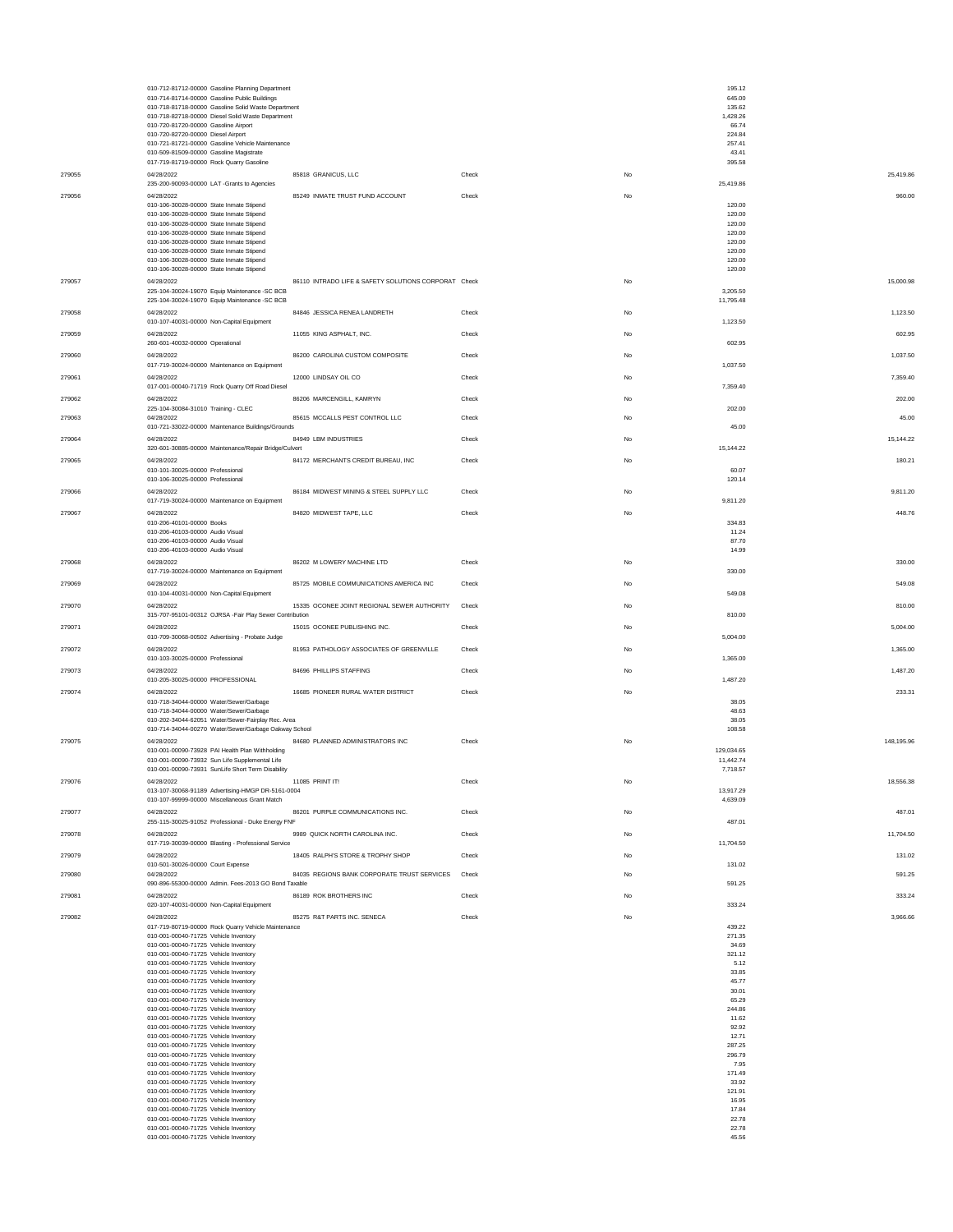|        | 010-001-00040-71725 Vehicle Inventory<br>010-001-00040-71725 Vehicle Inventory<br>010-001-00040-71725 Vehicle Inventory<br>010-001-00040-71725 Vehicle Inventory<br>010-001-00040-71725 Vehicle Inventory<br>010-001-00040-71725 Vehicle Inventory<br>010-001-00040-71725 Vehicle Inventory<br>010-001-00040-71725 Vehicle Inventory<br>010-001-00040-71725 Vehicle Inventory                                                              |                                                     |       |                       |       | 9.52<br>24.36<br>$-45.56$<br>31.79<br>31.79<br>91.14<br>31.79<br>171.49<br>1.55                       |                |
|--------|--------------------------------------------------------------------------------------------------------------------------------------------------------------------------------------------------------------------------------------------------------------------------------------------------------------------------------------------------------------------------------------------------------------------------------------------|-----------------------------------------------------|-------|-----------------------|-------|-------------------------------------------------------------------------------------------------------|----------------|
|        | 010-001-00040-71725 Vehicle Inventory<br>010-001-00040-71725 Vehicle Inventory<br>010-001-00040-71725 Vehicle Inventory<br>010-001-00040-71725 Vehicle Inventory<br>010-001-00040-71725 Vehicle Inventory<br>010-001-00040-71725 Vehicle Inventory                                                                                                                                                                                         |                                                     |       |                       |       | 5.14<br>135.48<br>217.26<br>115.54<br>147.32<br>344.30                                                |                |
| 279083 | 04/28/2022<br>265-511-30084-41900 Training-DSS Child Support IVD                                                                                                                                                                                                                                                                                                                                                                           | 19115 SC ASSOC CLERK OF COURTS & REG. OF DEED Check |       |                       | No    | 870.00                                                                                                | 870.00         |
| 279084 | 04/28/2022<br>010-106-60741-00000 D.J.J. Detention Services                                                                                                                                                                                                                                                                                                                                                                                | 19046 SC DEPT OF JUVENILE JUSTICE                   | Check |                       | No    | 675.00                                                                                                | 675.00         |
| 279085 | 04/28/2022                                                                                                                                                                                                                                                                                                                                                                                                                                 | 19430 SC DEPT OF NATURAL RESOURCES                  | Check |                       | No    |                                                                                                       | 1,160.00       |
| 279086 | 010-001-00065-16210 Watercraft - DNR Fee<br>04/28/2022                                                                                                                                                                                                                                                                                                                                                                                     | 19585 SC DIVISION OF MOTOR VEHICLES (DMV FEES)      | Check |                       | No    | 1,160.00                                                                                              | 21,213.17      |
| 279087 | 010-001-00065-16200 SC Department of Motor Vehicle Fee<br>04/28/2022                                                                                                                                                                                                                                                                                                                                                                       | 19440 SC PROBATE JUDGES' ASSOC                      | Check |                       | No    | 21,213.17                                                                                             | 120.00         |
| 279088 | 010-502-30084-00000 School/Seminar/Training/Mtg<br>04/28/2022                                                                                                                                                                                                                                                                                                                                                                              | 80313 SHI CORPORATION                               | Check |                       | No    | 120.00                                                                                                | 5,746.08       |
| 279089 | 017-719-40031-00000 Non-Capital Equipment<br>04/28/2022                                                                                                                                                                                                                                                                                                                                                                                    | 86181 SHILLINGLAW, ANNE                             | Check |                       | No    | 5,746.08                                                                                              | 120.00         |
|        | 010-103-30025-00000 Professional                                                                                                                                                                                                                                                                                                                                                                                                           |                                                     |       |                       |       | 120.00                                                                                                |                |
| 279090 | 04/28/2022<br>010-301-40032-00000 Operational                                                                                                                                                                                                                                                                                                                                                                                              | 83231 SHRED A WAY                                   | Check |                       | No    | 65.00                                                                                                 | 65.00          |
| 279091 | 04/28/2022<br>010-718-30025-00000 Professional<br>010-718-30025-00000 Professional<br>010-718-60005-00000 Testing Wells<br>010-718-60005-00000 Testing Wells<br>010-718-30025-00000 Professional<br>010-718-30025-00000 Professional<br>010-718-30025-00000 Professional<br>010-718-30025-00000 Professional                                                                                                                               | 84127 SMITH GARDNER, INC.                           | Check |                       | No    | 1,348.90<br>5,613.70<br>1,078.53<br>7,969.23<br>1,240.00<br>720.00<br>2,177.00<br>1,177.60            | 21,324.96      |
| 279092 | 04/28/2022<br>010-708-30025-00000 Professional<br>235-203-30025-00014 Professional-Interns/Temp Service<br>235-203-30025-00014 Professional-Interns/Temp Service<br>010-206-30025-00000 Professional<br>010-206-30025-00000 Professional<br>010-206-30025-00000 Professional<br>010-306-30025-00000 Professional<br>260-601-30025-00000 Professional<br>260-601-30025-00000 Professional<br>010-741-30025-00000 Professional Legal Counsel | 83088 CBS PERSONNEL SERVICES, LLC                   | Check |                       | No    | 543.90<br>768.95<br>1,681.68<br>1.322.03<br>292.50<br>1,270.01<br>78.60<br>507.40<br>451.54<br>399.00 | 7,315.61       |
| 279093 | 04/28/2022<br>010-202-30901-00000 Recreation - District 1                                                                                                                                                                                                                                                                                                                                                                                  | 80185 TAMASSEE SALEM RECREATION CORP                | Check |                       | No    | 30,000.00                                                                                             | 30,000.00      |
| 279094 | 04/28/2022                                                                                                                                                                                                                                                                                                                                                                                                                                 | 82484 TECHNOLOGY SOLUTIONS, INC.                    | Check |                       | No    |                                                                                                       | 800.00         |
| 279095 | 012-509-50850-00034 Cap Bldgs-Westminster Mag Const<br>04/28/2022<br>017-719-30024-00000 Maintenance on Equipment<br>017-719-30024-00000 Maintenance on Equipment                                                                                                                                                                                                                                                                          | 86041 TESAB PARTS CENTER INC                        | Check |                       | No    | 800.00<br>2,292.34<br>858.94                                                                          | 3,151.28       |
| 279096 | 04/28/2022<br>010-720-30025-00000 Professional<br>315-202-30025-00000 Professional                                                                                                                                                                                                                                                                                                                                                         | 84954 THOMAS & HUTTON ENGINEERING CORP              | Check |                       | No    | 1,980.02<br>1,662.21                                                                                  | 3,642.23       |
| 279097 | 04/28/2022<br>010-001-00040-71725 Vehicle Inventory<br>017-719-30037-00000 Eqipment (Leased or Rented)                                                                                                                                                                                                                                                                                                                                     | 20100 JOYCE TOWE                                    | Check |                       | No    | 125.00<br>11,112.50                                                                                   | 11,237.50      |
| 279098 | 04/28/2022<br>315-707-95110-00016 Grant to Salem Water Line Loop                                                                                                                                                                                                                                                                                                                                                                           | 20505 TOWN OF SALEM (ALLOCATIONS)                   | Check |                       | No    | 210,000.00                                                                                            | 210,000.00     |
| 279099 | 04/28/2022<br>010-106-33022-00000 Maintenance Buildings/Grounds<br>010-106-33022-00000 Maintenance Buildings/Grounds                                                                                                                                                                                                                                                                                                                       | 81315 TRANE U.S. INC                                | Check |                       | No    | 1,200.00<br>548.00                                                                                    | 1,748.00       |
| 279100 | 04/28/2022<br>010-601-30025-00000 Professional                                                                                                                                                                                                                                                                                                                                                                                             | 0450 OCONEE COUNTY BOARD OF DISABILITIES & S        | Check |                       | No    | 625.00                                                                                                | 625.00         |
| 279101 | 04/28/2022<br>010-106-40034-00000 Food                                                                                                                                                                                                                                                                                                                                                                                                     | 9428 TRINITY SERVICES GROUP INC                     | Check |                       | No    |                                                                                                       | 6,211.24       |
| 279102 | 04/28/2022                                                                                                                                                                                                                                                                                                                                                                                                                                 | 83474 VISIT OCONEE                                  | Check |                       | No    | 6,211.24                                                                                              | 22,695.53      |
| 279103 | 230-200-90091-00255 Oconee Tourism Commission 30%<br>04/28/2022                                                                                                                                                                                                                                                                                                                                                                            | 84538 VOSS, KYLE                                    | Check |                       | No    | 22,695.53                                                                                             | 100.00         |
| 279104 | 010-711-30041-00000 Telecommunications<br>04/28/2022                                                                                                                                                                                                                                                                                                                                                                                       | 81175 WALHALLA CIVIC AUDITORIUM                     | Check |                       | No    | 100.00                                                                                                | 100.00         |
| 279105 | 010-709-30068-00717 Advertising - Administrator<br>04/28/2022                                                                                                                                                                                                                                                                                                                                                                              | 81015 WALTO LLC                                     | Check |                       | No    | 100.00                                                                                                | 658.17         |
|        | 010-001-00020-71428 Tax Collector Reserve Account                                                                                                                                                                                                                                                                                                                                                                                          |                                                     |       |                       |       | 658.17                                                                                                |                |
| 279106 | 04/28/2022<br>010-711-30041-00000 Telecommunications                                                                                                                                                                                                                                                                                                                                                                                       | 82097 WILBANKS, KIM                                 | Check |                       | No    | 100.00                                                                                                | 100.00         |
| 279107 | 04/28/2022<br>012-720-97111-00000 AIP 27-Expand T Apron, P+L-Local<br>012-720-97111-00155 AIP 27-Expand T Apron, P+L-Federal<br>012-720-97111-00255 AIP 27-Expand T Apron, P+L-State                                                                                                                                                                                                                                                       | 83178 W.K. DICKSON & CO., INC.                      | Check |                       | No    | 17.59<br>316.70<br>17.59                                                                              | 351.88         |
|        |                                                                                                                                                                                                                                                                                                                                                                                                                                            |                                                     |       | Description           | Count |                                                                                                       | Amount         |
|        |                                                                                                                                                                                                                                                                                                                                                                                                                                            |                                                     |       | Check                 | 304   |                                                                                                       | \$3,415,248.77 |
|        |                                                                                                                                                                                                                                                                                                                                                                                                                                            |                                                     |       | GRAND<br><b>TOTAL</b> | 304   |                                                                                                       | \$3,415,248.77 |

*\* Denotes Check Numbers that are out of sequence.*

**Voided Check Register for 04/01/2021 through 04/30/2022**

**GL Account 010-001-00010-71001 Oconee County TD Bank General Operating Account**

|              |                         |               |                     |             | Amount                   |        |
|--------------|-------------------------|---------------|---------------------|-------------|--------------------------|--------|
| Check / Epay |                         | Vendor Number |                     |             | <b>Distributed to GL</b> | Check  |
| Number       | Check Date / GL Account | Name          | <b>Payment Type</b> | <b>Epay</b> | Account(s)               | Amount |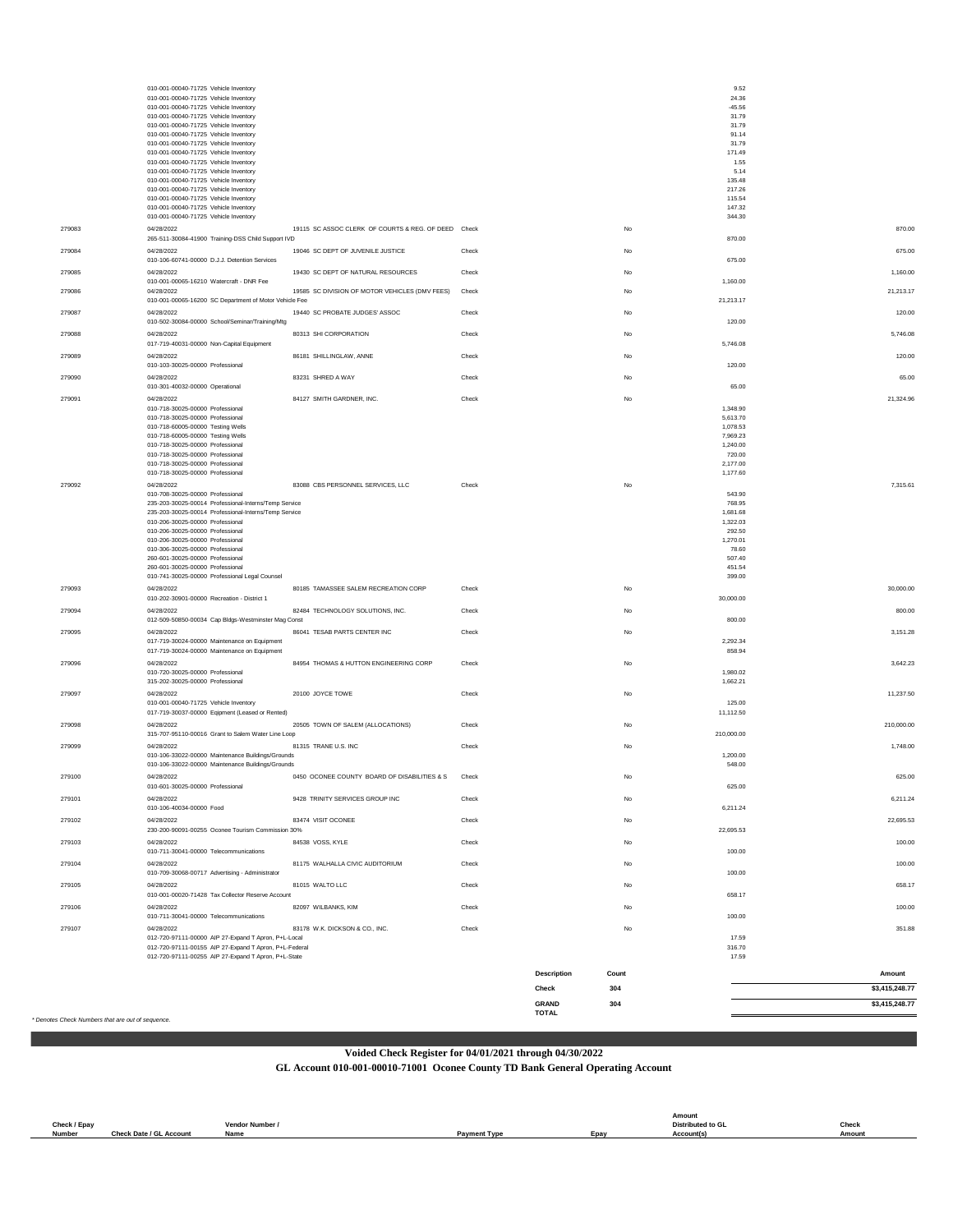|         | **VOIDED** | 278222<br>Void Date:                              | 02/10/2022<br>04/25/2022                              | 81015 ESTATE OF THEO V BOGGS         | Check |                    | No                      |          | 213.67      |
|---------|------------|---------------------------------------------------|-------------------------------------------------------|--------------------------------------|-------|--------------------|-------------------------|----------|-------------|
|         |            |                                                   | 010-001-00020-71428 Tax Collector Reserve Account     |                                      |       |                    |                         | 213.67   |             |
| $\star$ | **VOIDED** | Void Date:                                        | 278778 03/31/2022<br>04/25/2022                       | 15730 OCONEE COUNTY TREASURER        | Check |                    | No                      |          | 58.76       |
|         |            |                                                   | 010-001-00020-71428 Tax Collector Reserve Account     |                                      |       |                    |                         | 58.76    |             |
| $\star$ |            |                                                   | 278825 04/06/2022                                     | 15245 GHS / OCONEE MEMORIAL HOSPITAL | Check |                    | No                      |          | 9,954.76    |
|         | **VOIDED** | Void Date:                                        | 04/13/2022<br>013-901-60907-94004 EMS Grant In Aid    |                                      |       |                    |                         | 9,954.76 |             |
| $\star$ |            |                                                   | 278884 04/14/2022                                     | 3380 CITY OF SENECA (TOWN TAXES)     | Check |                    | No                      |          | 26.70       |
|         | **VOIDED** | Void Date:                                        | 04/18/2022<br>010-509-34044-00000 Water/Sewer/Garbage |                                      |       |                    |                         | 26.70    |             |
|         |            |                                                   |                                                       |                                      |       |                    |                         |          |             |
|         |            |                                                   |                                                       |                                      |       | <b>Description</b> | Count                   |          | Amount      |
|         |            |                                                   |                                                       |                                      |       | Check              | 4                       |          | \$10,253.89 |
|         |            |                                                   |                                                       |                                      |       | <b>GRAND TOTAL</b> | $\overline{\mathbf{4}}$ |          | \$10,253.89 |
|         |            | * Denotes Check Numbers that are out of sequence. |                                                       |                                      |       |                    |                         |          |             |

### **Epayables Register for 04/01/2022 through 04/30/2022**

### **GL Account 010-001-00060-73021 Oconee County Bank of America Epayables Account**

| Check / Epay |                         | Vendor Number /                                                                             |                                                                        | Amount                    |                     | Check     |
|--------------|-------------------------|---------------------------------------------------------------------------------------------|------------------------------------------------------------------------|---------------------------|---------------------|-----------|
| Number       | Check Date / GL Account | Name<br>Check                                                                               | <b>Payment Type</b>                                                    | Epay<br>Distributed to GL |                     | Amount    |
|              |                         | Vendor Number / Name<br>Date                                                                | <b>Payment Type</b>                                                    | EPay                      | Amount              |           |
|              | 4031                    | 04/07/2022<br>2400 AT&T                                                                     | Bank of America Epayment                                               | Yes                       |                     | 6,216.75  |
|              |                         | 010-001-00020-71129 Accounts Rec Anderson Solicito                                          |                                                                        |                           | 2.30                |           |
|              |                         | 010-001-00020-71115 Accounts Rec Prob/Parole Telephone                                      |                                                                        |                           | 329.04              |           |
|              |                         | 010-402-30041-00000 Telecommunications<br>010-403-30041-00000 Telecommunications            |                                                                        |                           | 40.76<br>142.25     |           |
|              |                         | 010-709-30041-00000 Telecommunications                                                      |                                                                        |                           | 5,702.40            |           |
|              | 4032                    | 04/07/2022<br>83314 DANA SAFETY SUPPLY INC                                                  | Bank of America Epayment                                               | Yes                       |                     | 8.264.82  |
|              |                         | 325-101-50870-00000 Capital Vehicles/Equipmen                                               |                                                                        |                           | 8,264.82            |           |
|              | 4033                    | 80597 DESIGNLAB INC<br>04/07/2022                                                           | Bank of America Epayment                                               | Yes                       |                     | 0.00      |
|              |                         |                                                                                             |                                                                        |                           | 0.00                |           |
|              | 4034                    | 04/07/2022<br>80597 DESIGNLAB INC                                                           | Bank of America Epayment                                               | Yes                       |                     | 1,870.06  |
|              |                         | 010-101-40065-00000 Clothing/Uniforms                                                       |                                                                        |                           | 128.79              |           |
|              |                         | 010-101-40065-00000 Clothing/Uniforms<br>010-101-40065-00000 Clothing/Uniforms              |                                                                        |                           | 127.16              |           |
|              |                         | 010-101-40065-00000 Clothing/Uniforms                                                       |                                                                        |                           | 88.72<br>127.16     |           |
|              |                         | 010-101-40065-00000 Clothing/Uniforms                                                       |                                                                        |                           | 36.18               |           |
|              |                         | 010-101-40065-00000 Clothing/Uniforms                                                       |                                                                        |                           | 188.64              |           |
|              |                         | 010-101-40065-00000 Clothing/Uniforms                                                       |                                                                        |                           | 139.66              |           |
|              |                         | 010-101-40065-00000 Clothing/Uniforms<br>010-101-40065-00000 Clothing/Uniforms              |                                                                        |                           | 61.19<br>45.78      |           |
|              |                         | 010-101-40065-00000 Clothing/Uniforms                                                       |                                                                        |                           | 96.43               |           |
|              |                         | 010-101-40065-00000 Clothing/Uniforms                                                       |                                                                        |                           | 14.02               |           |
|              |                         | 010-101-40065-00000 Clothing/Uniforms                                                       |                                                                        |                           | 56.42               |           |
|              |                         | 010-101-40065-00000 Clothing/Uniforms<br>010-101-40065-00000 Clothing/Uniforms              |                                                                        |                           | 33.85<br>254.89     |           |
|              |                         | 010-106-40065-00000 Clothing/Uniforms                                                       |                                                                        |                           | 72.78               |           |
|              |                         | 010-106-40065-00000 Clothing/Uniforms                                                       |                                                                        |                           | 72.36               |           |
|              |                         | 010-106-40065-00000 Clothing/Uniforms                                                       |                                                                        |                           | 72.78               |           |
|              |                         | 010-106-40065-00000 Clothing/Uniforms<br>010-106-40065-00000 Clothing/Uniforms              |                                                                        |                           | 180.89<br>36.18     |           |
|              |                         | 010-106-40065-00000 Clothing/Uniforms                                                       |                                                                        |                           | 36.18               |           |
|              | 4035                    | 04/07/2022<br>85503 GULF STATES DISTRIBUTORS INC                                            | Bank of America Epayment                                               | Yes                       |                     | 12,702.30 |
|              |                         | 010-101-40353-00000 Firing Range                                                            |                                                                        |                           | 12,702.30           |           |
|              | 4036                    | 04/07/2022<br>85343 READS UNIFORMS INC                                                      | <b>Bank of America Enayment</b>                                        | Yes                       |                     | 791.39    |
|              |                         | 010-101-40065-00000 Clothing/Uniforms                                                       |                                                                        |                           | 454.74              |           |
|              |                         | 010-101-40065-00000 Clothing/Uniforms                                                       |                                                                        |                           | 124.66              |           |
|              |                         | 010-101-40065-00000 Clothing/Uniforms<br>010-101-40065-00000 Clothing/Uniforms              |                                                                        |                           | 33.92<br>178.07     |           |
|              |                         |                                                                                             |                                                                        |                           |                     |           |
|              | 4037                    | 04/14/2022<br>2400 AT&T<br>010-709-30041-00000 Telecommunications                           | Bank of America Epayment                                               | Yes                       | 1,281.63            | 1,281.63  |
|              | 4038                    | 04/14/2022<br>2040 BLUE RIDGE ELECTRIC COOP INC.                                            | Bank of America Epayment                                               | Yes                       |                     | 16,320.10 |
|              |                         | 010-721-34043-00000 Electricity                                                             |                                                                        |                           | 669.93              |           |
|              |                         | 010-720-34043-00000 Electricity                                                             |                                                                        |                           | 469.41              |           |
|              |                         | 010-707-34043-00104 Electricity OITP                                                        |                                                                        |                           | 352.45              |           |
|              |                         | 010-601-34043-00000 Electricity<br>017-719-34043-00000 Electricity                          |                                                                        |                           | 532.72<br>10,710.46 |           |
|              |                         | 010-101-34043-00000 Electricity                                                             |                                                                        |                           | 33.11               |           |
|              |                         | 010-101-34043-00000 Electricity                                                             |                                                                        |                           | 125.26              |           |
|              |                         | 010-101-34043-00000 Electricity<br>010-601-34043-00000 Electricity                          |                                                                        |                           | 93.61<br>49.52      |           |
|              |                         | 017-719-34043-00000 Electricity                                                             |                                                                        |                           | 2.613.49            |           |
|              |                         | 017-719-34043-00000 Electricity                                                             |                                                                        |                           | 95.96               |           |
|              |                         | 017-719-34043-00000 Electricity                                                             |                                                                        |                           | 237.02              |           |
|              |                         | 017-719-34043-00000 Electricity                                                             |                                                                        |                           | 337.16              |           |
|              | 4039                    | 04/14/2022<br>83314 DANA SAFETY SUPPLY INC<br>325-101-50870-00000 Capital Vehicles/Equipmen | Bank of America Epayment                                               | Yes                       | 3,996.20            | 6,630.30  |
|              |                         | 325-101-50870-00000 Capital Vehicles/Equipment                                              |                                                                        |                           | 2,634.10            |           |
|              | 4040                    | 04/14/2022<br>80597 DESIGNLAB INC                                                           | Bank of America Epayment                                               | Yes                       |                     | 418.49    |
|              |                         | 010-101-40065-00000 Clothing/Uniforms                                                       |                                                                        |                           | 33.85               |           |
|              |                         | 010-101-40065-00000 Clothing/Uniforms                                                       |                                                                        |                           | 127.20              |           |
|              |                         | 010-101-40065-00000 Clothing/Uniforms<br>010-106-40065-00000 Clothing/Uniforms              |                                                                        |                           | 103.35<br>50.74     |           |
|              |                         | 010-101-40065-00000 Clothing/Uniforms                                                       |                                                                        |                           | 103.35              |           |
|              | 4041                    | 04/14/2022<br>85499 KC POWER & SUPPLY LLC                                                   | Bank of America Epayment                                               | Yes                       |                     | 338.57    |
|              |                         | 010-001-00040-71725 Vehicle Inventory                                                       |                                                                        |                           | 171.33              |           |
|              |                         | 010-001-00040-71725 Vehicle Inventory                                                       |                                                                        |                           | 167.24              |           |
|              | 4042                    | 04/14/2022<br>85343 READS UNIFORMS INC.                                                     | Bank of America Epayment                                               | Yes                       |                     | 608.41    |
|              |                         | 010-101-40065-00000 Clothing/Uniforms<br>010-101-40065-00000 Clothing/Uniforms              |                                                                        |                           | 63.60<br>15.90      |           |
|              |                         | 010-101-40065-00000 Clothing/Uniforms                                                       |                                                                        |                           | 99.64               |           |
|              |                         | 010-101-40065-00000 Clothing/Uniforms                                                       |                                                                        |                           | 205.62              |           |
|              |                         | 010-101-40065-00000 Clothing/Uniforms                                                       |                                                                        |                           | 223.65              |           |
|              | 4043                    | 04/14/2022<br>19090 REDSAIL TECHNOLOGIES                                                    | Bank of America Epayment                                               | Yes                       |                     | 2,219.25  |
|              |                         | 010-306-30025-00000 Professional                                                            |                                                                        |                           | 1,191.53            |           |
|              |                         | 010-302-30056-00000 Data Processing                                                         |                                                                        |                           | 1.027.72            |           |
|              | 4044                    | 04/14/2022<br>017-719-30024-00000 Maintenance on Equipment                                  | 85485 SANDVIK MINING AND CONSTRUCTION USA LLC Bank of America Epayment | Yes                       | 846.00              | 1.262.90  |
|              |                         |                                                                                             |                                                                        |                           |                     |           |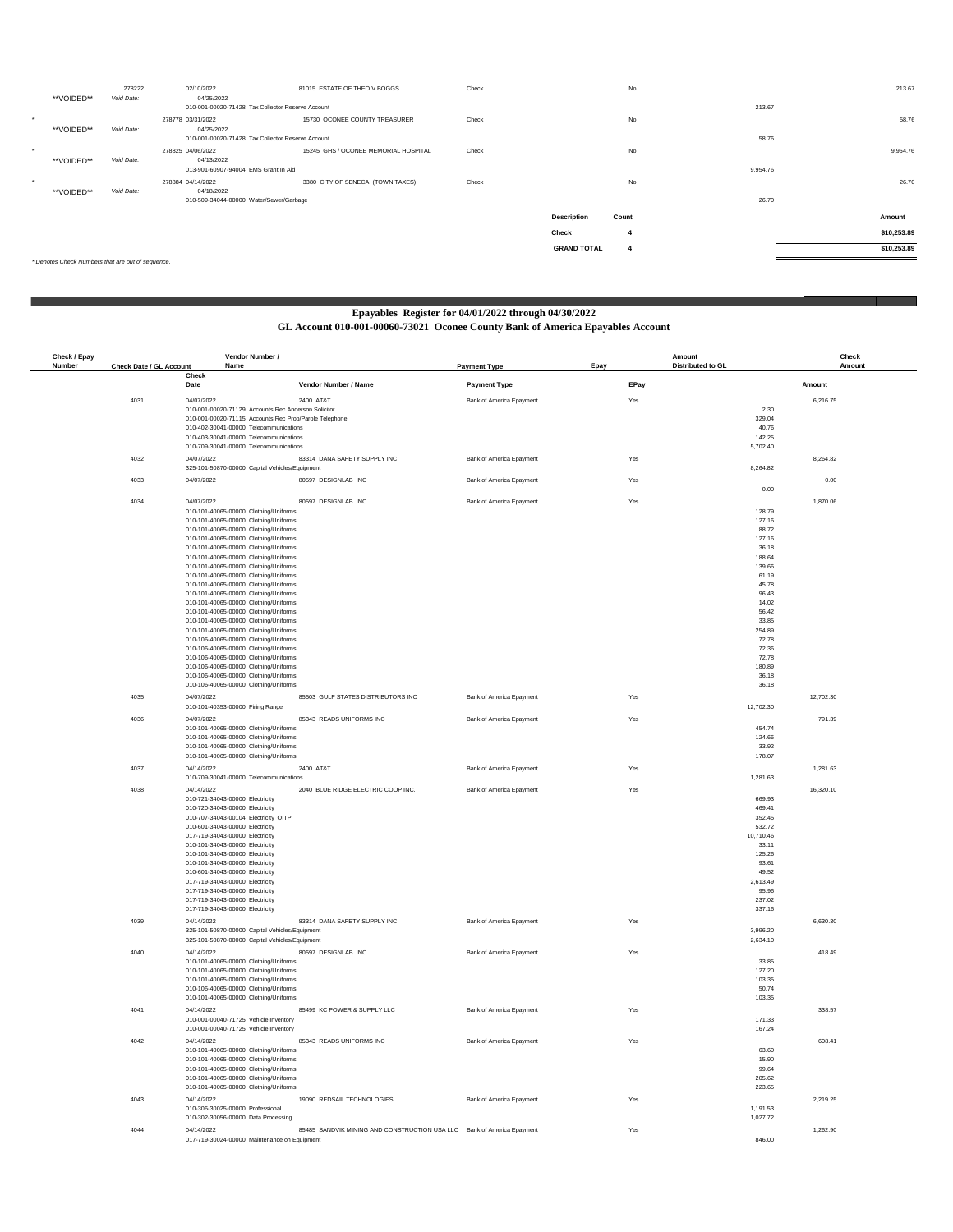| 4045 | 017-719-30024-00000 Maintenance on Equipment                                             |                                                                         |                          |     | 416.90               |            |
|------|------------------------------------------------------------------------------------------|-------------------------------------------------------------------------|--------------------------|-----|----------------------|------------|
|      | 04/14/2022                                                                               | 19160 SENECA LIGHT & WATER PLANT                                        | Bank of America Epayment | Yes |                      | 1,171.91   |
|      | 010-718-34044-00000 Water/Sewer/Garbage                                                  |                                                                         |                          |     | 295.48               |            |
|      | 010-718-34044-00000 Water/Sewer/Garbage<br>010-718-34044-00000 Water/Sewer/Garbage       |                                                                         |                          |     | 211.84<br>40.10      |            |
|      | 010-601-34044-00000 Water/Sewer/Garbage                                                  |                                                                         |                          |     | 308.74               |            |
|      | 010-601-34044-00000 Water/Sewer/Garbage                                                  |                                                                         |                          |     | 163.88               |            |
|      | 010-720-34044-00000 Water/Sewer/Garbage                                                  |                                                                         |                          |     | 127.92               |            |
|      | 020-107-34044-00000 Water/Sewer/Garbage                                                  |                                                                         |                          |     | 23.95                |            |
| 4046 | 04/14/2022<br>010-001-00040-71725 Vehicle Inventory                                      | 19180 SUPER SERVICE TIRE & ALIGNMENT INC.                               | Bank of America Epayment | Yes | 2,345.16             | 10,277.08  |
|      | 010-001-00040-71725 Vehicle Inventory                                                    |                                                                         |                          |     | 7,931.92             |            |
| 4047 | 04/14/2022                                                                               | 9879 TERRACON CONSULTANTS INC                                           | Bank of America Epayment | Yes |                      | 2,049.23   |
|      | 017-719-30025-00000 Professional                                                         |                                                                         |                          |     | 2,049.23             |            |
| 4048 | 04/14/2022                                                                               | 82387 UPSTATE MEDICAL ASSOCIATES                                        | Bank of America Epayment | Yes |                      | 4.944.00   |
|      | 010-107-30062-00000 Medical                                                              |                                                                         |                          |     | 4,944.00             |            |
| 4049 | 04/14/2022                                                                               | 2035 VERIZON WIRELESS                                                   | Bank of America Epayment | Yes |                      | 903.20     |
|      | 010-104-30041-00000 Telecommunications                                                   |                                                                         |                          |     | 903.20               |            |
| 4050 | 04/14/2022                                                                               | 3075 WESTMINSTER UTILITY DEPARTMENT                                     | Bank of America Epayment | Yes |                      | 0.00       |
|      |                                                                                          |                                                                         |                          |     | 0.00                 |            |
| 4051 | 04/14/2022                                                                               | 3075 WESTMINSTER UTILITY DEPARTMENT                                     | Bank of America Epayment | Yes |                      | 2,294.36   |
|      | 010-718-34044-00000 Water/Sewer/Garbage<br>010-107-34044-00000 Water/Sewer/Garbage       |                                                                         |                          |     | 26.95<br>25.06       |            |
|      | 010-718-34044-00000 Water/Sewer/Garbage                                                  |                                                                         |                          |     | 36.06                |            |
|      | 010-206-34043-00209 Electricity Westminster Branch                                       |                                                                         |                          |     | 809.50               |            |
|      | 010-206-34044-00209 Water/Sewer/Garbage-Westminster Br                                   |                                                                         |                          |     | 86.70                |            |
|      | 010-205-34043-00000 Electricity<br>010-205-34043-00000 Electricity                       |                                                                         |                          |     | 444.68<br>77.24      |            |
|      | 010-205-34044-00000 Water/Sewer/Garbage                                                  |                                                                         |                          |     | 137.27               |            |
|      | 010-205-34043-00000 Electricity                                                          |                                                                         |                          |     | 280.18               |            |
|      | 010-205-34044-00000 Water/Sewer/Garbage                                                  |                                                                         |                          |     | 26.65                |            |
|      | 010-205-34043-00000 Electricity                                                          |                                                                         |                          |     | 140.63               |            |
|      | 010-509-34044-00000 Water/Sewer/Garbage<br>010-509-34043-00000 Electricity               |                                                                         |                          |     | 13.43<br>21.42       |            |
|      | 010-509-34043-00000 Electricity                                                          |                                                                         |                          |     | 28.23                |            |
|      | 010-509-34043-00000 Electricity                                                          |                                                                         |                          |     | 121.04               |            |
|      | 010-509-34044-00000 Water/Sewer/Garbage                                                  |                                                                         |                          |     | 19.32                |            |
| 4052 | 04/19/2022                                                                               | 19150 SC DEPT OF REVENUE-SALES & USE TAX RETUR Bank of America Epayment |                          | Yes |                      | 0.00       |
|      |                                                                                          |                                                                         |                          |     | 0.00                 |            |
| 4053 | 04/19/2022                                                                               | 19150 SC DEPT OF REVENUE-SALES & USE TAX RETUR Bank of America Epayment |                          | Yes |                      | 0.00       |
|      |                                                                                          |                                                                         |                          |     | 0.00                 |            |
| 4054 | 04/19/2022                                                                               | 19150 SC DEPT OF REVENUE-SALES & USE TAX RETUR Bank of America Epayment |                          | Yes |                      | 59,169.71  |
|      | 010-204-40032-00000 Operational                                                          |                                                                         |                          |     | 99.92                |            |
|      | 010-001-00040-71725 Vehicle Inventory                                                    |                                                                         |                          |     | 33.12<br>94.87       |            |
|      | 010-101-40032-00000 Operational<br>010-106-33022-00000 Maintenance Buildings/Grounds     |                                                                         |                          |     | 24.14                |            |
|      | 010-106-40032-00000 Operational                                                          |                                                                         |                          |     | 67.29                |            |
|      | 010-107-40031-00000 Non-Capital Equipment                                                |                                                                         |                          |     | 156.17               |            |
|      | 010-107-40032-00000 Operational                                                          |                                                                         |                          |     | 21.84                |            |
|      | 010-107-40065-00000 Cothing Uniforms<br>010-107-50870-00000 Capital Vehicle              |                                                                         |                          |     | 12.00<br>200.28      |            |
|      | 010-110-40031-00000 Non-Capital Equipment                                                |                                                                         |                          |     | 51.24                |            |
|      | 010-110-40032-00000 Operational                                                          |                                                                         |                          |     | 26.63                |            |
|      | 010-202-40065-00000 Clothing/Uniforms                                                    |                                                                         |                          |     | 10.56                |            |
|      | 010-203-40032-00000 Operational                                                          |                                                                         |                          |     | 102.78               |            |
|      | 010-204-33022-00000 Maintenance on Buildings/Grounds                                     |                                                                         |                          |     | 28.26<br>27.68       |            |
|      | 010-710-40027-00000 Safety Equipment<br>010-714-40032-00000 Operational                  |                                                                         |                          |     | 46.34                |            |
|      | 010-721-40032-00000 Operational                                                          |                                                                         |                          |     | 6.23                 |            |
|      | 017-719-40032-00000 Operational                                                          |                                                                         |                          |     | 2.70                 |            |
|      | 225-104-40032-19070 Operational-SC BCB                                                   |                                                                         |                          |     | 11.77                |            |
|      |                                                                                          |                                                                         |                          |     |                      |            |
|      | 235-200-90093-00000 LAT -Grants to Agencies                                              |                                                                         |                          |     | 54.10                |            |
|      | 235-204-40032-00227 Operational-Events/Programs                                          |                                                                         |                          |     | 1.62                 |            |
|      | 240-206-40032-00255 Operational<br>010-080-00805-00203 CS High Falls Park                |                                                                         |                          |     | 0.98<br>1,812.62     |            |
|      | 010-080-00805-00205 CS Chau Ram Park                                                     |                                                                         |                          |     | 646.86               |            |
|      | 010-080-00805-00204 CS South Cove Park                                                   |                                                                         |                          |     | 2,738.04             |            |
|      | 017-080-00805-15401 Outside Sales                                                        |                                                                         |                          |     | 42,781.88            |            |
|      | 010-080-00805-10906 CS Airport Miscellaneous<br>010-080-00805-10980 CS Aviation Fuel     |                                                                         |                          |     | 6.24                 |            |
|      | 010-080-00805-10990 CS Jet Fuel                                                          |                                                                         |                          |     | 1,216.38<br>8,887.17 |            |
| 4055 | 04/19/2022                                                                               | 19820 SC DEPT OF REVENUE-DOCUMENT STAMPS                                |                          | Yes |                      | 193,809.40 |
|      | 010-001-00060-73326 Due to SCDOR-Documentary Stamps                                      |                                                                         | Bank of America Epayment |     | 193,809.40           |            |
| 4056 | 04/21/2022                                                                               | 2040 BLUE RIDGE ELECTRIC COOP INC.                                      |                          | Yes |                      | 0.00       |
|      |                                                                                          |                                                                         | Bank of America Epayment |     | 0.00                 |            |
| 4057 | 04/21/2022                                                                               | 2040 BLUE RIDGE ELECTRIC COOP INC.                                      | Bank of America Epayment | Yes |                      | 9,955.74   |
|      | 010-720-34043-00000 Electricity                                                          |                                                                         |                          |     | 1,409.88             |            |
|      | 020-107-34043-00000 Electricity                                                          |                                                                         |                          |     | 100.78               |            |
|      | 020-107-34043-00000 Electricity                                                          |                                                                         |                          |     | 231.24               |            |
|      | 010-104-34043-00000 Electricity<br>010-202-34043-62058 Electricity - Friendship Rec Area |                                                                         |                          |     | 48.89<br>286.46      |            |
|      | 010-202-34043-62058 Electricity - Friendship Rec Area                                    |                                                                         |                          |     | 43.28                |            |
|      | 010-202-34043-62051 Electricity- Fairplay Rec. Area                                      |                                                                         |                          |     | 113.08               |            |
|      | 010-718-34043-00000 Electricity                                                          |                                                                         |                          |     | 4,164.09             |            |
|      | 010-104-34043-00000 Electricity                                                          |                                                                         |                          |     | 296.47<br>509.34     |            |
|      | 010-110-34043-00000 Electricity<br>315-707-34043-00000 Electric                          |                                                                         |                          |     | 972.12               |            |
|      | 020-107-34043-00000 Electricity                                                          |                                                                         |                          |     | 136.67               |            |
|      | 010-714-34043-00270 Electricity Oakway School                                            |                                                                         |                          |     | 1,538.28             |            |
|      | 020-107-34043-00000 Electricity                                                          |                                                                         |                          |     | 105.16               |            |
| 4058 | 04/21/2022                                                                               | 80597 DESIGNLAB INC                                                     | Bank of America Epayment | Yes |                      | 0.00       |
|      |                                                                                          |                                                                         |                          |     | 0.00                 |            |
| 4059 | 04/21/2022                                                                               | 80597 DESIGNLAB INC                                                     | Bank of America Epayment | Yes |                      | 1,317.38   |
|      | 010-106-40065-00000 Clothing/Uniforms                                                    |                                                                         |                          |     | 36.00<br>36.39       |            |
|      | 010-106-40065-00000 Clothing/Uniforms<br>010-106-40065-00000 Clothing/Uniforms           |                                                                         |                          |     | 108.39               |            |
|      | 010-106-40065-00000 Clothing/Uniforms                                                    |                                                                         |                          |     | 219.98               |            |
|      | 010-106-40065-00000 Clothing/Uniforms                                                    |                                                                         |                          |     | 72.78                |            |
|      | 010-106-40065-00000 Clothing/Uniforms                                                    |                                                                         |                          |     | 144.71               |            |
|      | 010-110-40065-00000 Clothing/Uniforms<br>010-101-40065-00000 Clothing/Uniforms           |                                                                         |                          |     | 145.56<br>103.35     |            |
|      | 010-101-40065-00000 Clothing/Uniforms                                                    |                                                                         |                          |     | 103.35               |            |
|      | 010-101-40065-00000 Clothing/Uniforms                                                    |                                                                         |                          |     | 36.39                |            |
|      | 010-101-40065-00000 Clothing/Uniforms                                                    |                                                                         |                          |     | 36.00                |            |
|      | 010-101-40065-00000 Clothing/Uniforms                                                    |                                                                         |                          |     | 54.00                |            |
|      | 010-101-40065-00000 Clothing/Uniforms                                                    |                                                                         |                          |     | 146.28               |            |
|      | 010-101-40065-00000 Clothing/Uniforms<br>010-101-40065-00000 Clothing/Uniforms           |                                                                         |                          |     | 33.94<br>40.26       |            |
| 4060 | 04/21/2022                                                                               | 85248 LIBERTY TIRE SERVICES LLC                                         | Bank of America Epayment | Yes |                      | 7,012.78   |